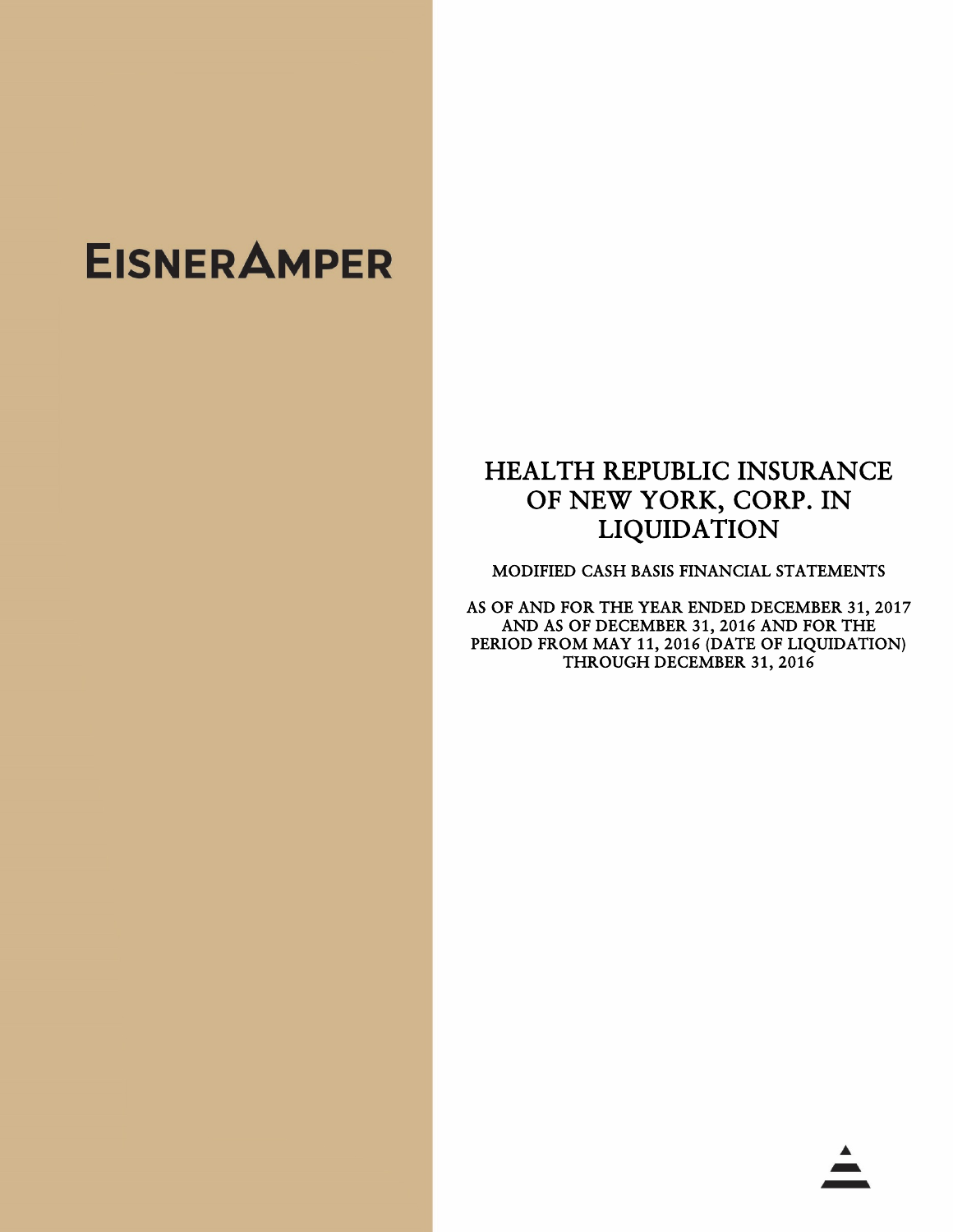## **Contents**

|                                                                                                                                                                                     | <u>Page</u>    |
|-------------------------------------------------------------------------------------------------------------------------------------------------------------------------------------|----------------|
| <b>Independent Auditors' Report</b>                                                                                                                                                 | $1 - 2$        |
| Financial Statements - Modified Cash Basis                                                                                                                                          |                |
| • Statements of Assets, Liabilities, and Deficit of Assets Over Liabilities – Modified Cash Basis                                                                                   | 3              |
| • Statements of Cash Receipts and Disbursements and Changes in Cash, Cash Equivalents<br>and Invested Assets (Unrestricted) – Modified Cash Basis                                   | $\overline{4}$ |
| Notes to Financial Statements – Modified Cash Basis as of December 31, 2017 and 2016 and<br>For The Year Ended December 31, 2017 and Period From May 11, 2016 (Date of Liquidation) |                |
| Through December 31, 2016                                                                                                                                                           | $5 - 20$       |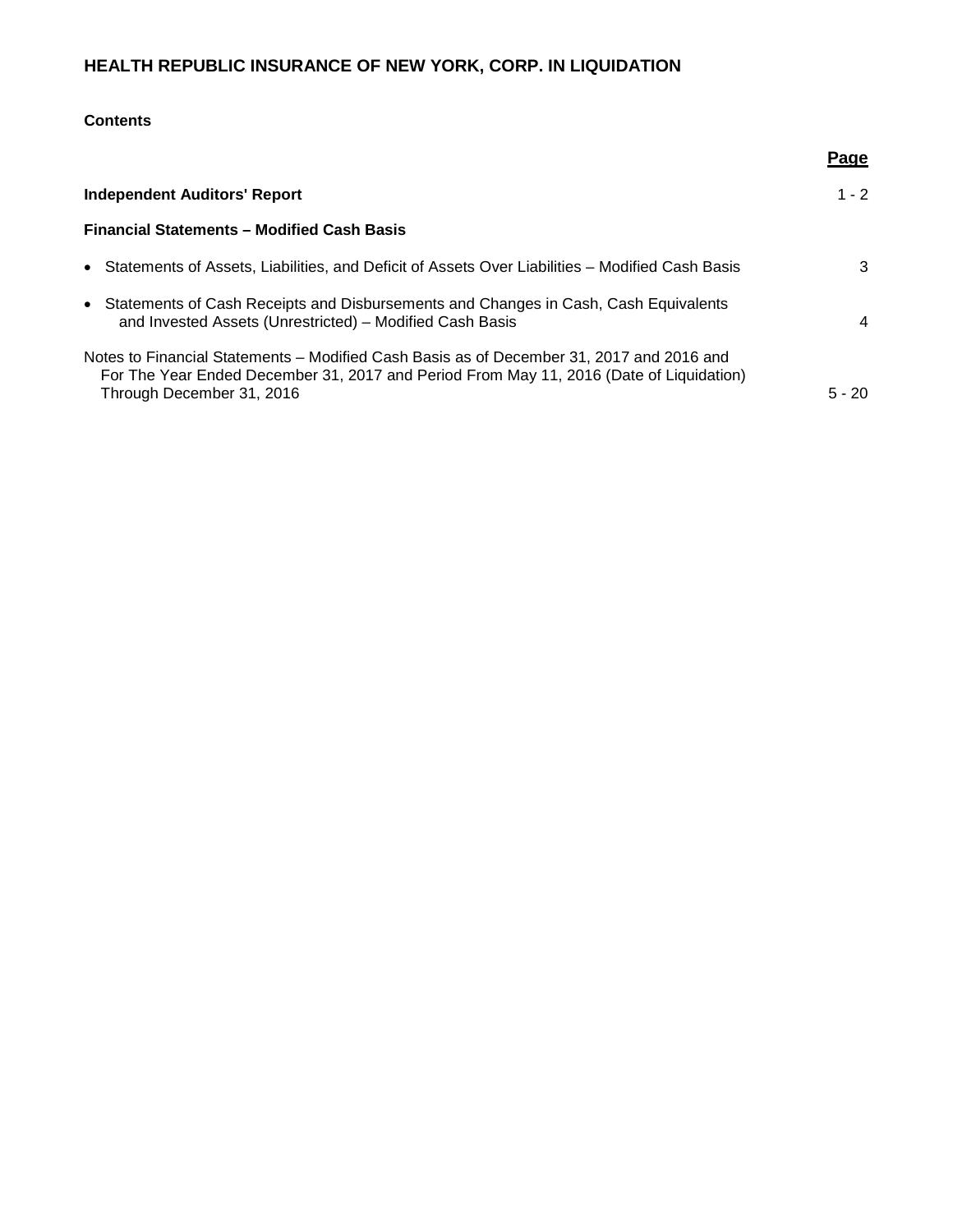## **EISNER AMPER**

#### l, **INDEPENDENT AUDITORS' REPORT**

To the Superintendent of Financial Services of the State of New York as Receiver and the Management of Health Republic Insurance of New York, Corp. In Liquidation

#### **Report on the Financial Statements**

We have audited the accompanying financial statements of Health Republic Insurance of New York, Corp. In Liquidation (the "Company"), managed by the New York Liquidation Bureau, which comprise the statements of assets, liabilities, and deficit of assets over liabilities – modified cash basis as of December 31, 2017 and 2016, and the related statements of cash receipts and disbursements and changes in cash, cash equivalents and invested assets (unrestricted) – modified cash basis for the year ended December 31, 2017 and for the period from May 11, 2016 (Date of liquidation) through December 31, 2016, and the related notes to the financial statements – modified cash basis.

#### *Management's Responsibility for the Financial Statements*

Management is responsible for the preparation and fair presentation of these financial statements in accordance with the modified cash basis of accounting as described in Note 2 this includes determining that the modified cash basis of accounting is an acceptable basis for the preparation of financial statements in the circumstances. Management is also responsible for the design, implementation, and maintenance of internal control relevant to the preparation and fair presentation of financial statements that are free from material misstatement, whether due to fraud or error.

#### *Auditor's Responsibility*

Our responsibility is to express an opinion on these financial statements based on our audits. We conducted our audits in accordance with auditing standards generally accepted in the United States of America. Those standards require that we plan and perform the audits to obtain reasonable assurance about whether the financial statements are free from material misstatement.

An audit involves performing procedures to obtain audit evidence about the amounts and disclosures in the financial statements. The procedures selected depend on the auditor's judgment, including the assessment of the risks of material misstatement of the financial statements, whether due to fraud or error. In making those risk assessments, the auditor considers internal control relevant to the entity's preparation and fair presentation of the financial statements in order to design audit procedures that are appropriate in the circumstances, but not for the purpose of expressing an opinion on the effectiveness of the entity's internal control. Accordingly, we express no such opinion. An audit also includes evaluating the appropriateness of accounting policies used and the reasonableness of significant accounting estimates made by management, as well as evaluating the overall presentation of the financial statements.

We believe that the audit evidence we have obtained is sufficient and appropriate to provide a basis for our audit opinion.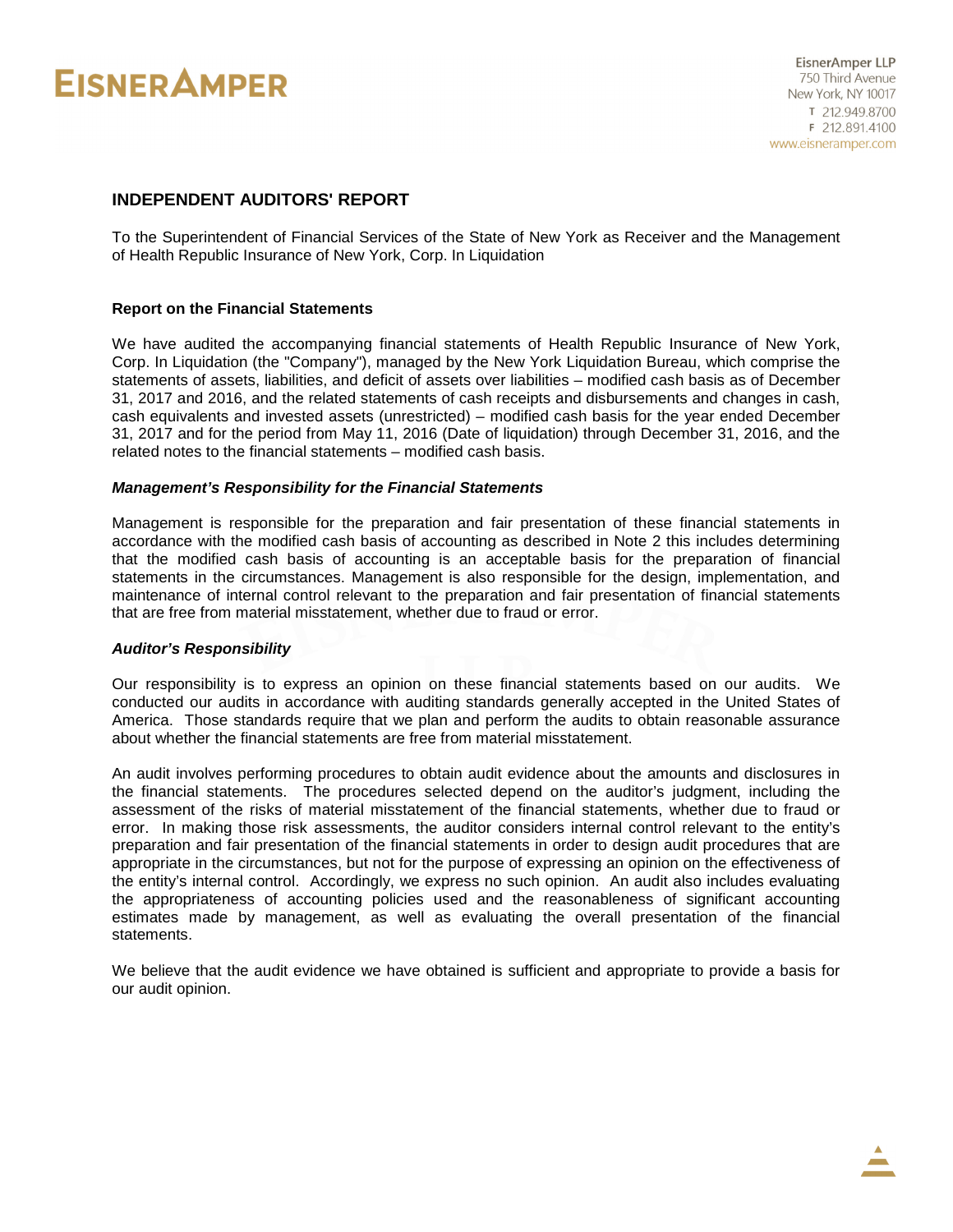## **EISNER AMPER**

#### *Opinion*

In our opinion, the financial statements referred to above present fairly, in all material respects, the assets and liabilities arising from cash transactions of Health Republic Insurance of New York, Corp. in Liquidation as of December 31, 2017 and 2016, and its operations and its receipts and disbursements for the year ended December 31, 2017, and for the period from May 11, 2016 (Date of liquidation) through December 31, 2016, in accordance with the modified cash basis of account described in Note 2.

#### *Basis of Accounting*

We draw attention to Note 2 of the financial statements, which describes the basis of accounting. The financial statements are prepared on the modified cash basis of accounting, which is a basis of accounting other than accounting principles generally accepted in the United States of America. Our opinion is not modified with respect to this matter.

#### *Emphasis of Matter*

As discussed in Note 2 to the financial statements, these financial statements were prepared on the modified cash basis of account. Given the nature of the liquidation process, until creditor claims are allowed, they are non-allowed and as such are preliminary estimates based on management's best estimate at the time. As a result of management's estimate, these liabilities may change materially during the course of the liquidation at the point at which they become allowed. These financial statements also do not reflect any provision for incurred but not reported claim reserves.

As discussed in Note 2 to the financial statements, in the Order of Liquidation dated May 11, 2016, the Supreme Court of the State of New York in paragraph 19 of the Order stated that:

With respect to all claims other than the Policy Claims referenced in paragraph 18, the deadline set forth in Section 7432(b) of the NYIL for all persons who have claims against HRINY to present such claims to the Liquidator shall be deferred until further order of the Court. The Liquidator is authorized in her discretion to refrain from adjudicating claims other than Administrative Expenses and Policy Claims.

In compliance with the Order of Liquidation paragraph 19, the New York Liquidation Bureau deferred the deadline to present and has not adjudicated any creditor claims below Class Two (see Note 2 Distribution of Assets) but has included in the financial statements liabilities that were present on the HRINY balance sheets at the date of liquidation and has reported them in their respective creditor classes in the financial statements. The New York Liquidation Bureau is not able to estimate what the amount of claims would total that were deferred by the Order of Liquidation.

#### **Restriction on Use**

This report is intended solely for the information of and use of the Superintendent of the State of New York of Financial Services as Receiver, to whose jurisdiction the Company is subject, and management of the Company, and is not intended to be, and should not be, used by anyone other than these specified parties.

Eisnerfmper LLP

EISNERAMPER LLP New York, New York July 25, 2018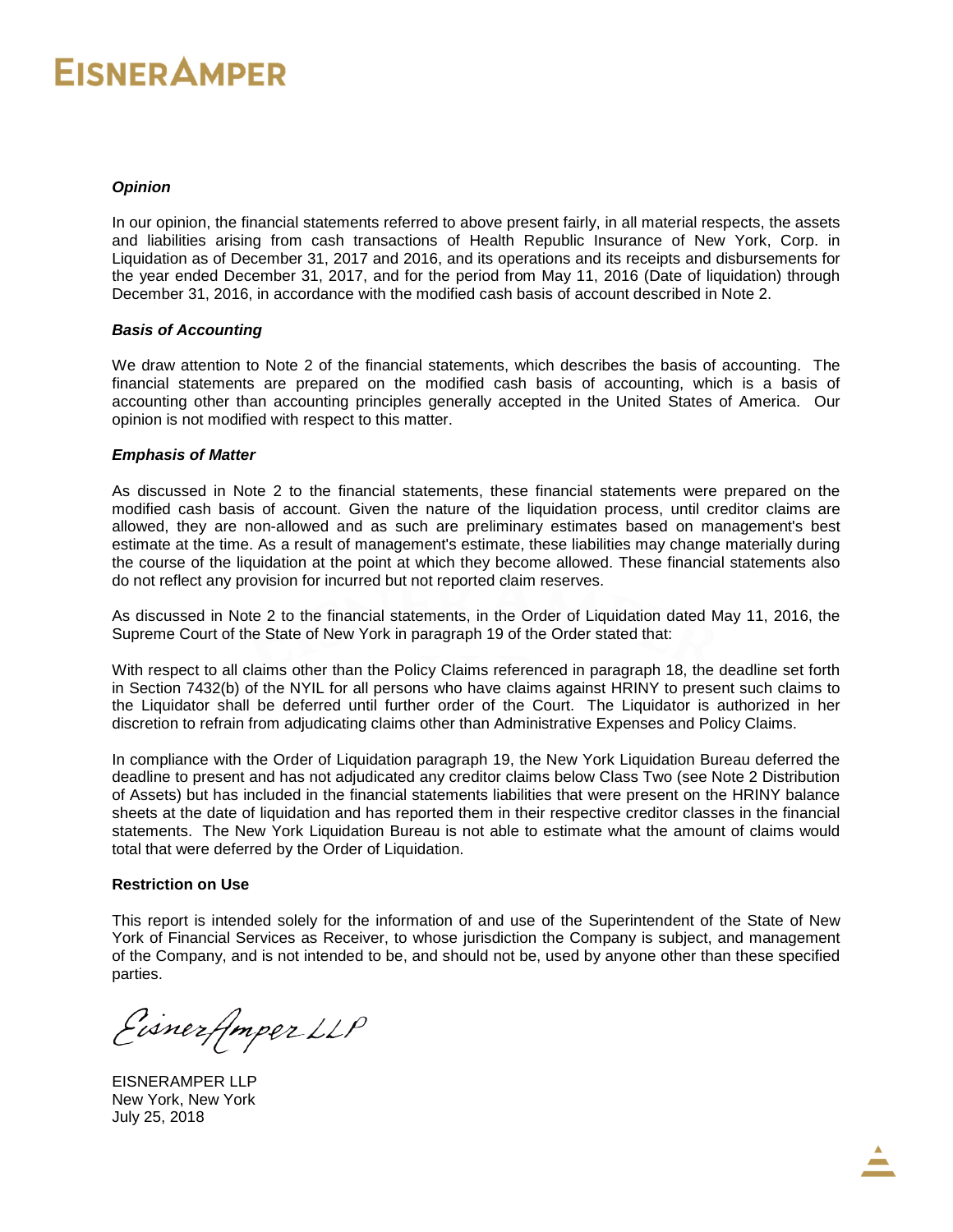#### **Statements of Assets, Liabilities and Deficit of Assets over Liabilities – Modified Cash Basis**

| Assets:                                                                   |                           | 2017           | 2016                         |
|---------------------------------------------------------------------------|---------------------------|----------------|------------------------------|
| Cash and Cash Equivalents                                                 | $\boldsymbol{\mathsf{s}}$ |                | 130,457 \$ 2,331,714         |
| Bonds, at fair market value                                               |                           | 37,459,733     | 38,609,208                   |
| Total Cash, Cash Equivalents and Investments                              |                           | 37,590,190     | 40,940,922                   |
|                                                                           |                           |                |                              |
| Other Assets:<br>Amounts Recoverable from Federal Reinsurance (Note 6)    |                           | 51,736,709     |                              |
| Less: Reserve for Recoverable from Federal Reinsurance (Note 6)           |                           | (51, 736, 709) | 51,736,709<br>(51, 736, 709) |
| Net Amount Recoverable from Federal Reinsurance                           |                           |                |                              |
| Accrued Retrospective Premiums Receivable - Risk Corridors (Note 6)       |                           | 445,134,282    | 445,134,282                  |
| Less: Reserve for Retrospective Premiums Receivable (Note 6)              |                           |                | (445,134,282) (445,134,282)  |
| Net Accrued Retrospective Premiums Receivable                             |                           |                |                              |
| <b>Health Care Receivable</b>                                             |                           | 83,495         | 667,431                      |
| <b>Prepaid Expenses</b>                                                   |                           | 362,266        | 565,187                      |
| <b>Other Receivables</b>                                                  |                           | 673,710        | 673,710                      |
| Accrued Interest Income Receivable                                        |                           | 126,463        | 156,426                      |
| <b>Total Assets</b>                                                       | \$                        |                | 38,836,124 \$ 43,003,676     |
| Liabilities:                                                              |                           |                |                              |
| Unsecured Claims:                                                         |                           |                |                              |
| Class I - Administrative Claims                                           | \$                        |                | 1,040,658 \$ 4,907,461       |
| Class II - Claims and Related Costs:                                      |                           |                |                              |
| Allowed                                                                   |                           |                |                              |
| Non Allowed                                                               |                           | 213,780,023    | 200,716,597                  |
| Class III - Federal Government Claims                                     |                           | 197,571,069    | 197,571,069                  |
| Class IV - Employee Claims                                                |                           |                |                              |
| Class V - State and Local Government Claims                               |                           | 19,159,690     | 19,152,523                   |
| Class VI - General Creditors' Claims                                      |                           | 4,980,551      | 15,385,997                   |
| Class VII - Late Filed Claims                                             |                           |                |                              |
| Class VIII - Section 1307 Loans (Note 5)<br>Class IX - Shareholder Claims |                           | 264,966,400    | 264,966,400                  |
| <b>Total Liabilities</b>                                                  |                           | 701,498,391    | 702,700,047                  |
|                                                                           |                           |                |                              |
| <b>Deficit of Assets over Liabilities</b>                                 |                           |                | (662,662,267) (659,696,371)  |
| <b>Total Liabilities and Deficit of Assets over Liabilities</b>           | \$                        |                | 38,836,124 \$ 43,003,676     |

See accompanying notes to the Financial Statements – Modified Cash (as defined herein). The Financial Statements and accompanying notes are prepared solely for the use of the Receiver, the NYLB and Management (as defined herein).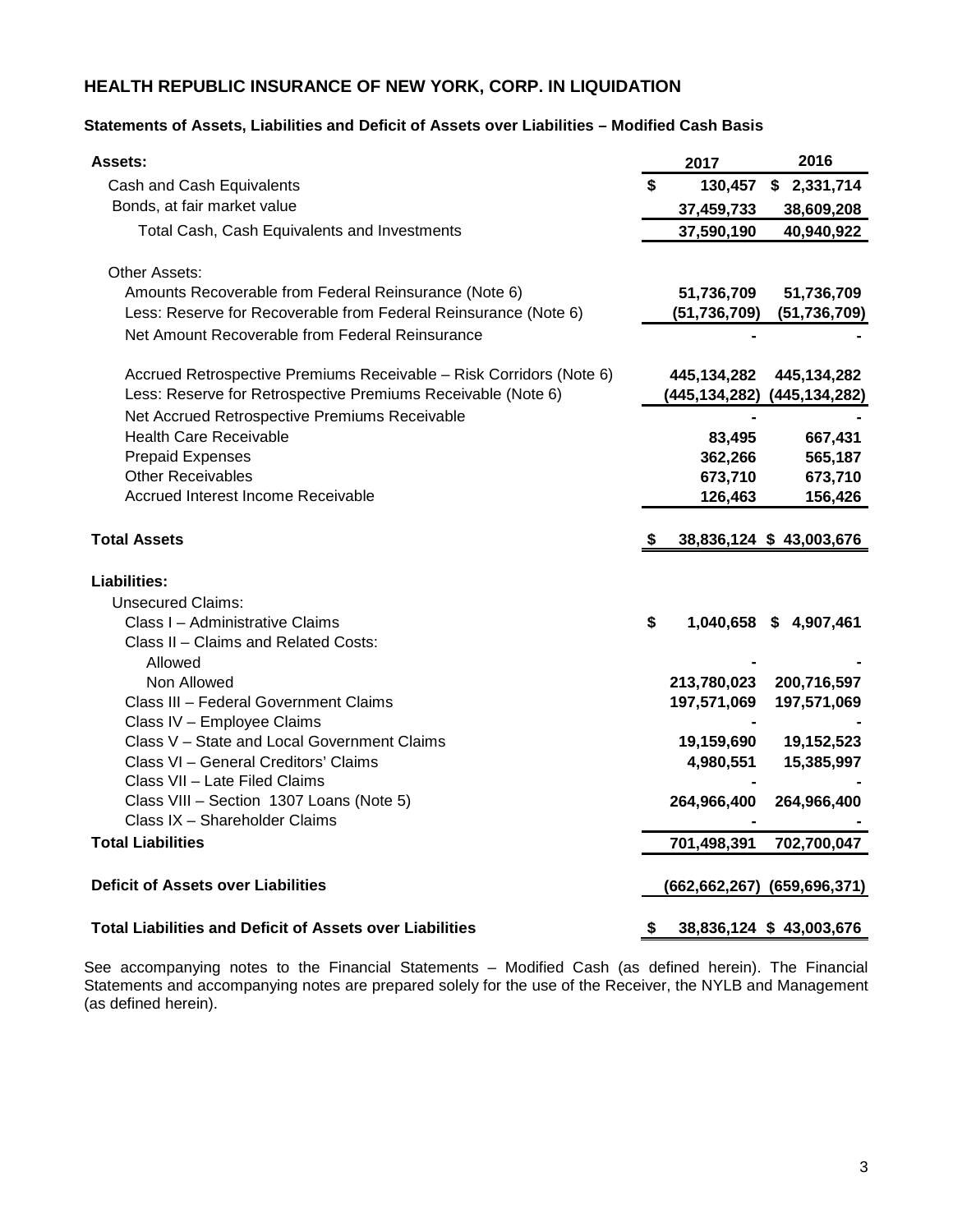## **Statements of Cash Receipts and Disbursements and Changes in Cash and Cash Equivalents and Invested Assets (Unrestricted) – Modified Cash Basis**

**For the Year Ended December 31, 2017 and For the Period From May 11, 2016 (Date of liquidation) through December 31, 2016**

#### **Receipts:**

|                                                                         | 2017          | 2016             |
|-------------------------------------------------------------------------|---------------|------------------|
| Pharmacy receivables                                                    | \$<br>583,936 | \$<br>4,955,626  |
| Reinsurance recovered                                                   |               | 1,862,139        |
| <b>Miscellaneous</b>                                                    | 250,807       | 571,932          |
| Claim refunds                                                           | 26,885        | 327,439          |
| Net investment income                                                   | 430,013       | 108,106          |
| Salvage and subrogation                                                 |               | 995              |
| <b>Total Receipts</b>                                                   | 1,291,641     | 7,826,237        |
| <b>Disbursements:</b>                                                   |               |                  |
| <b>Professional fees</b>                                                | 2,752,946     | 4,331,779        |
| <b>Salaries</b>                                                         | 724,197       | 730,631          |
| Employee relations & welfare                                            | 475,318       | 453,012          |
| Miscellaneous                                                           | 234,839       | 177,774          |
| Interest paid on purchase of bond                                       |               | 125,479          |
| Rent and related expenses                                               | 245,253       | 113,849          |
| General & administrative expenses                                       | 214,825       | 90,515           |
| Return premiums                                                         | 2,719         | 47,300           |
| <b>Total Disbursements</b>                                              | 4,650,097     | 6,070,339        |
| Net (decrease of disbursements over Receipts) increase of receipts over |               |                  |
| disbursements                                                           | (3,358,456)   | 1,755,898        |
| Opening Cash, Cash Equivalents and Invested Assets                      | 40,940,922    | 39,355,219       |
| Unrealized Gain/(loss)                                                  | 7,724         | (170, 195)       |
| <b>Cash, Cash Equivalents and Invested Assets</b>                       | \$37,590,190  | \$<br>40,940,922 |

See accompanying notes to the Financial Statements – Modified Cash (as defined herein). The Financial Statements and accompanying notes are prepared solely for the use of the Receiver, the NYLB and Management (as defined herein).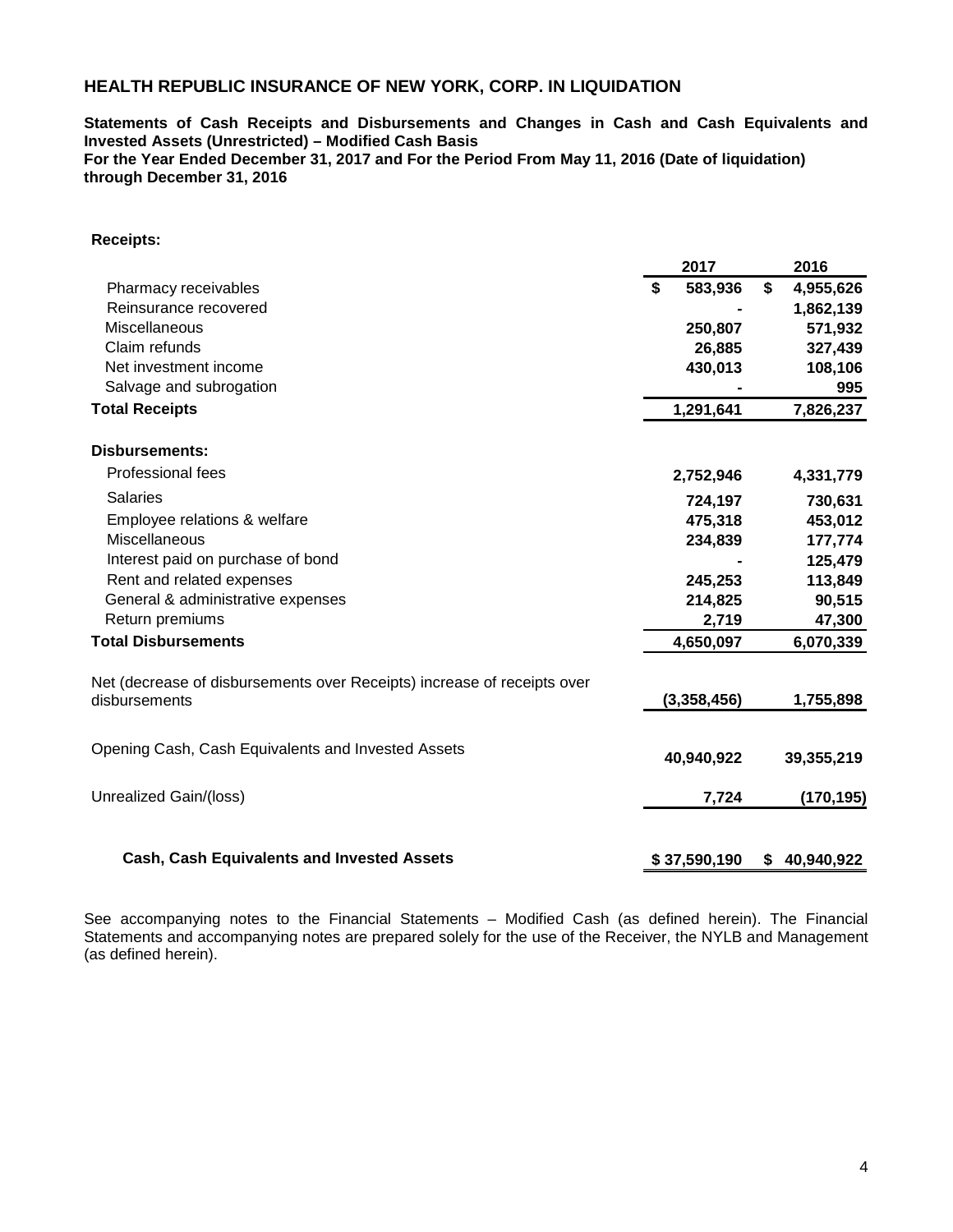#### **Notes to Financial Statements – Modified Cash December 31, 2017 and For the Period from May 11, 2016 (Date of liquidation) through December 31, 2016**

#### **NOTE 1 - NATURE OF THE OPERATIONS**

#### **Background:**

Health Republic Insurance of New York, Corp. ("HRINY") was incorporated as a nonprofit corporation under the laws of the State of New York and was subject to regulation by the State of New York, Department of Financial Services ("NYSDFS"), as an Article 43 non-profit health insurer. Effective October 2014, the Consumer Operated and Oriented Plan officially changed its name to Health Republic Insurance of New York, Corp. HRINY was incorporated on October 4, 2011 in order to apply for funding as a Consumer Operated and Oriented Plan under Section 1322 of the Affordable Care Act ("ACA"). Under the ACA, each state was afforded the option to establish its own Health Insurance Marketplace (the "Exchange") as a clearinghouse for residents to purchase individual coverage on a guaranteed issue basis. The Exchange operates as a regulated entity offering individuals and small groups insurance plans with standardized values on a guaranteed issue basis and regulated premium rates. New York elected to establish and operate its own Exchange, known as New York State of Health.

HRINY was awarded a contract from the Centers for Medicare and Medicaid Services ("CMS") for funding as a Consumer Operated and Oriented Plan on February 17, 2012 but had no prior operations or financial transactions before the award. The terms of the award required that HRINY (a) offer health insurance to eligible New York residents through the state exchange, New York State of Health, effective on January 1, 2014; and (b) when fully operational, a majority of the Board of Directors must be covered members, elected by all individuals covered by the plan. The award includes funding of (a) a start-up loan up to \$23,767,000 to fund all required development activities of the organization; and (b) a solvency loan of up to \$150,678,000 to provide statutory capital required to operate an insurance company in New York. On September 26, 2014, CMS approved an additional \$90,688,000 to the total available solvency funding. With the additional \$90,688,000 of solvency funding, the total solvency funding amount was \$241,366,000.

The NYSDFS ordered HRINY to cease writing new health insurance policies on September 25, 2015 due to the financial condition of the company and announced that HRINY, in the best interest of consumers, would terminate all HRINY policies, both individual and small groups, on November 30, 2015. The New York Supreme Court ("Receivership Court") placed HRINY into liquidation and the Superintendent of Financial Services of the State of New York was appointed as liquidator. The order of liquidation was entered with the New York County Clerk on May 11, 2016.

The New York Liquidation Bureau ("NYLB" or the "Bureau") is the staff that carries out the duties of the Superintendent of the NYSDFS ("Superintendent") in her capacity as receiver ("Receiver") of impaired or insolvent insurance companies ("Estates") under New York Insurance Law ("Insurance Law") Article 74. The NYLB reports to the Superintendent in her capacity as Receiver rather than in her capacity as regulator and head of the NYSDFS. The NYLB operates separately from NYSDFS. The Superintendent as Receiver has the authority under Insurance Law Section 7422 to make such appointments, including the Special Deputy Superintendent ("Special Deputy") and other agents (collectively, with the Special Deputy, "Agents") as are necessary to carry out her functions as Receiver. The Agents, along with division directors and senior managers of the NYLB, are collectively referred to herein as "Management." Management carries out, through the NYLB, the responsibilities of the Receiver with regard to HRINY. The NYLB manages the daily operations of HRINY. References to the liquidator throughout this document refer to the Superintendent as Receiver.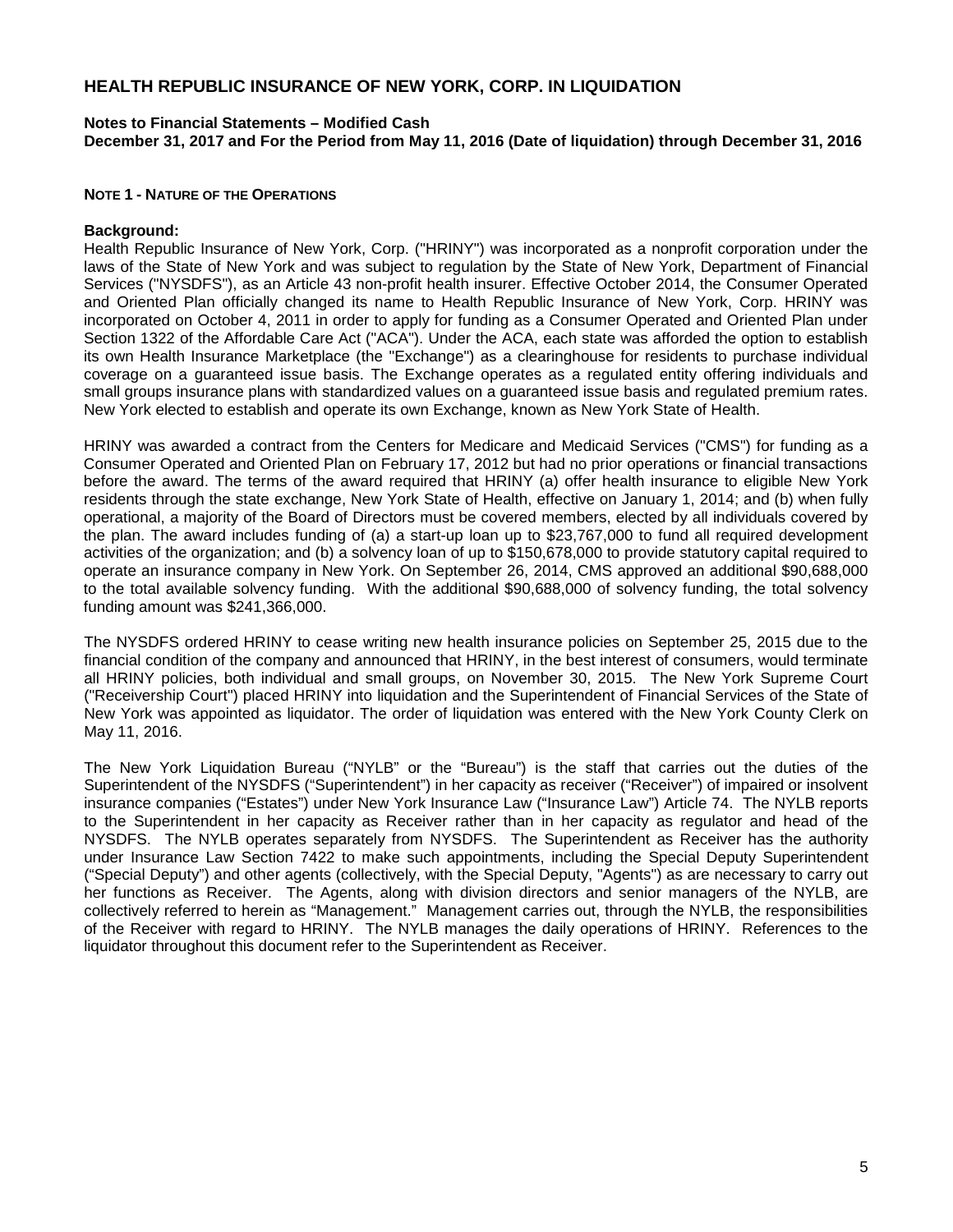#### **Notes to Financial Statements – Modified Cash**

**December 31, 2017 and For the Period from May 11, 2016 (Date of liquidation) through December 31, 2016**

#### **NOTE 2 - SUMMARY OF SIGNIFICANT ACCOUNTING POLICIES**

#### **Basis of Presentation**

The Statement of Assets, Liabilities, and Deficit of Assets Over Liabilities – Modified Cash Basis and Statement of Cash Receipts and Disbursements and Changes in Cash, Cash Equivalents and Invested Assets – Modified Cash Basis (collectively, "Financial Statements") reflect the financial position and cash receipts and disbursements of HRINY. The Financial Statements have been prepared on the modified cash basis, which is a comprehensive basis of accounting other than generally accepted accounting principles in the United States of America ("US GAAP"). This modified cash basis presentation differs from US GAAP in that the unrealized gains or losses on invested assets are reported on the statements of cash receipts and disbursements, revenues are recognized when received, rather than when earned and certain expenses are recognized when paid, rather than when the obligation is incurred. This modified cash basis presentation is cash basis accounting that incorporates the following accruals: (i) investment income earned but not yet received; (ii) post-retirement medical benefits; (iii) unrealized gains and losses on investments: (iv) unpaid claims and related expenses; (v) reinsurance; and (vi) other administrative expenses defined as Class One – Administrative Expenses and presented on a US GAAP equity basis.

In the Order of Liquidation dated May 11, 2016, the Receivership Court in paragraph 19 of the Order stated that:

"With respect to all claims other than the Policy Claims referenced in paragraph 18, the deadline set forth in Section 7432(b) of the NYIL for all persons who have claims against HRINY to present such claims to the Liquidator shall be deferred until further order of the Court. The Liquidator is authorized in her discretion to refrain from adjudicating claims other than Administrative Expenses and Policy Claims."

In compliance with the Order of Liquidation paragraph 19, the NYLB deferred the deadline and has not adjudicated any creditor claims below Class Two (see Note 2 Distribution of Assets) but has included in the Financial Statements liabilities that were present on the HRINY balance sheets at the date of liquidation and has reported them in their respective Creditor Classes in the Financial Statements. The NYLB is not able to estimate what the total amount of claims that were deferred by the Order of Liquidation.

In the beginning of a liquidation proceeding, the liabilities are typically preliminary estimates that may change materially during the course of the liquidation, depending on the types of business that were written by the insurance company and the complexity of the insurance company's activities and organization.

Preparation of the Financial Statements requires Management to make estimates and assumptions that may affect the amounts reported herein and related accompanying notes. When these amounts are ultimately determined *(i.e.),* no longer require the use of estimates and assumptions to be calculated), the determined amounts may differ significantly from the amounts reported herein.

#### **Cash and Cash Equivalents**

Cash and cash equivalents are presented at cost, which approximates fair market value, and include cash and investments held at financial institutions. These investments include money market funds and other highly liquid investments with remaining maturities of one year or less.

The NYLB maintains the cash balances of HRINY in investments and at a financial institution that is insured by the Federal Deposit Insurance Corporation ("FDIC"). The Bank of New York Mellon currently has short term ratings of P-1 (Moody's), A-1+ (S&P) and F1+ (Fitch) for Bank of New York Mellon. As of December 31, 2017 and 2016, the FDIC insured accounts up to \$250,000 at the above named institution. Management monitors balances of cash in excess of insured limits and believes that such balances do not represent a material credit risk to HRINY. HRINY's cash balances in excess of FDIC insured limits were \$ -0- and \$1,890,734 as of December 31, 2017 and 2016, respectively.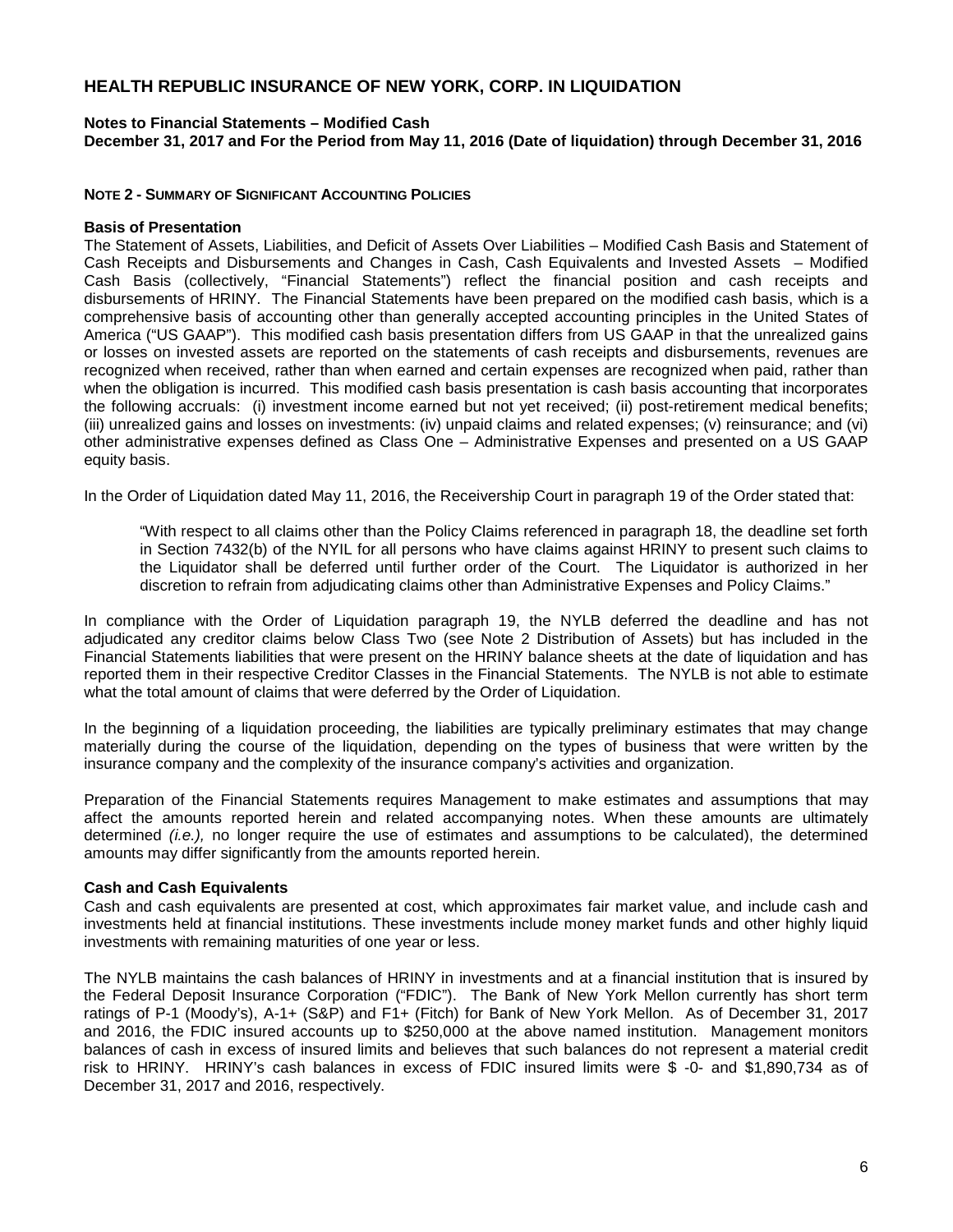#### **Notes to Financial Statements – Modified Cash**

**December 31, 2017 and For the Period from May 11, 2016 (Date of liquidation) through December 31, 2016**

#### **NOTE 2 - SUMMARY OF SIGNIFICANT ACCOUNTING POLICIES (CONTINUED)**

#### **Bonds**

Bonds include short-term and long-term U.S. treasury, agency securities, corporate bonds and asset backed securities. They are all generally held until maturity, some of which may be subject to demand features. These investments are recorded at estimated fair market value based on quoted market prices. The unrealized gains or losses on these securities are recorded in the Cash Receipts and Disbursements and Changes in Cash, Cash Equivalents and Invested Assets – Modified Cash Basis. Long term investments also include CD's with maturities in excess of one year from the date of acquisition. These are also generally held to maturity. Realized gains and losses on investments sold are computed using the specific identification method, wherein gains and losses are recognized as of the settlement date and included in proceeds from investments and presented in net investment income received.

For each reporting period (annual and interim periods), Management reviews investments with unrealized losses on a security-by-security basis and assesses whether such declines are other-than-temporary. In assessing whether a decline is other-than-temporary, Management considers various factors including, but not limited to: (i) the rating of the security available from external sources; (ii) the issuer's record of default, if any, on scheduled interest and/or principal payments; (iii) an analysis of the security's market value (e.g., amount, duration and significance of the decline); (iv) Management's intent and ability to hold the investment until recovery; (v) the market conditions during which the decline has occurred; (vi) an economic analysis of the issuer's industry; and (vii) the financial strength and liquidity of the issuer. Once a determination has been made that a specific otherthan-temporary impairment exists, an increase in deficit is incurred and an allowance is recorded in a valuation account against the cost basis of the impaired asset and adjusted to its fair market value. The cost basis is not adjusted directly but rather through this valuation account.

#### **Federal Reinsurance**

HRINY participates in the federal reinsurance program. Under this program, claims greater than \$45,000 and up to a \$250,000 maximum are eligible for 80% coinsurance reimbursement from the federal government program. In preparing the modified cash basis financial statements, Management makes estimates of amounts recoverable from the federal reinsurance program. Federal reinsurance is discussed more in Note 6.

#### **Accrued Retrospective Premiums Receivable – Risk Corridor**

The risk corridors program was established to mitigate the pricing risk that insurers faced because of limited data to estimate who would enroll in plans operating under the ACA rules and what the health spending would be. Premium adjustments pursuant to the risk corridors program are accounted for as premium adjustments for retrospectively rated contracts. Management has established a reserve for the accrued retrospective premiums receivable which represents its best estimate of recovery. Management believes its estimates are reasonable and adequate and reviews and adjusts them as necessary. Accrued retrospective premiums receivable – Risk Corridor is discussed further in Note 6.

#### **Healthcare receivables**

HRINY receives pharmaceutical rebates under an agreement with a Pharmacy Benefit Manager ("PBM"). Estimates of rebate receivables are based on historical collections. HRINY records pharmaceutical rebates as a reduction of benefits incurred during the period that the rebates are earned. Pharmaceutical rebates are recognized for rebates earned, but not yet received. Health care receivables are discussed further in Note 7.

#### **Prepaid expenses**

Represent retainer fees with third party administrator and consultant.

#### **Other receivables**

Balances due from third party administrator for the overpayment of claims.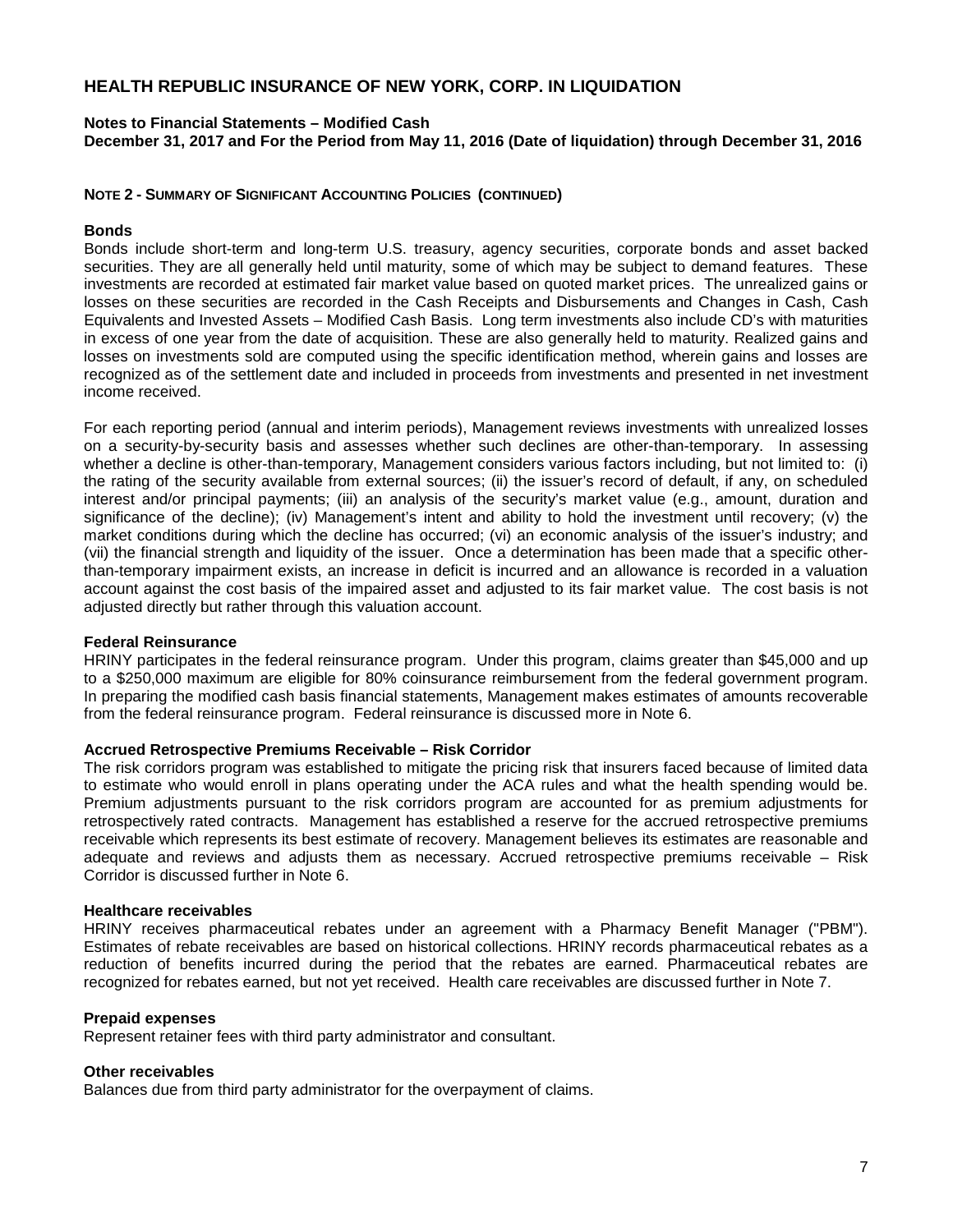#### **Notes to Financial Statements – Modified Cash**

**December 31, 2017 and For the Period from May 11, 2016 (Date of liquidation) through December 31, 2016**

#### **NOTE 2 - SUMMARY OF SIGNIFICANT ACCOUNTING POLICIES (CONTINUED)**

#### **Accrued investment income receivable**

Accrued investment income includes revenue from the investment portfolio that is earned but not yet received and is reported as accrued investment income.

Investment income received includes interest income received from cash deposits, interest on bonds and shortterm investments, dividends, realized gains or losses on sale of investments, and the amortization of bond premium and discount.

#### **Secured claims**

Secured claims, if present, relate to any claim secured by LOCs or other collateral securities, but does not include special deposit claims or claims against general assets. Secured claims also include claims which have become liens upon specific assets by reason of judicial process more than four months prior to the commencement of delinquency proceedings.

#### **Unsecured Liabilities**

Unsecured claims are comprised of one or more of the following:

#### **a) Allowed Claims**

Allowed claims are the amounts that have been approved by the New York Supreme Court for incurred covered losses and/or LAE.

#### **b) Non-Allowed Claims**

Non-allowed claim liabilities consist of the following:

#### **Claims unpaid and claim adjustment expenses unpaid:**

Claims unpaid and claims adjustment expenses unpaid include claims submitted by members under policies, health care professionals, and providers and facilities that provided health care services to members under policies, and are based on an amount determined from individual case estimates and loss reports. Such liabilities are necessarily based on assumptions and estimates, and while management believes the amount is adequate, the ultimate liability may be in excess of or less than the amount stated. The methods for making such estimates and for establishing the resulting liability is reviewed and any adjustments are reflected in the period determined.

#### **Distribution of Assets**

The Receiver recommends and seeks court approval regarding distributions from any Domestic Estate in Liquidation. Distributions are made in a manner that assures the proper recognition of priorities and a reasonable balance between the expeditious completion of the liquidation and the protection of non-adjudicated claims. The priority of distribution of assets is in accordance with Insurance Law Section 7434 as set forth below. Every claim in each class is paid in full or adequate funds are retained for such payment before the members of the next class receive any payment. No sub-classes are established within any class. No equitable remedy may be used to avoid the order of the classification of claims as set forth in Insurance Law Section 7434.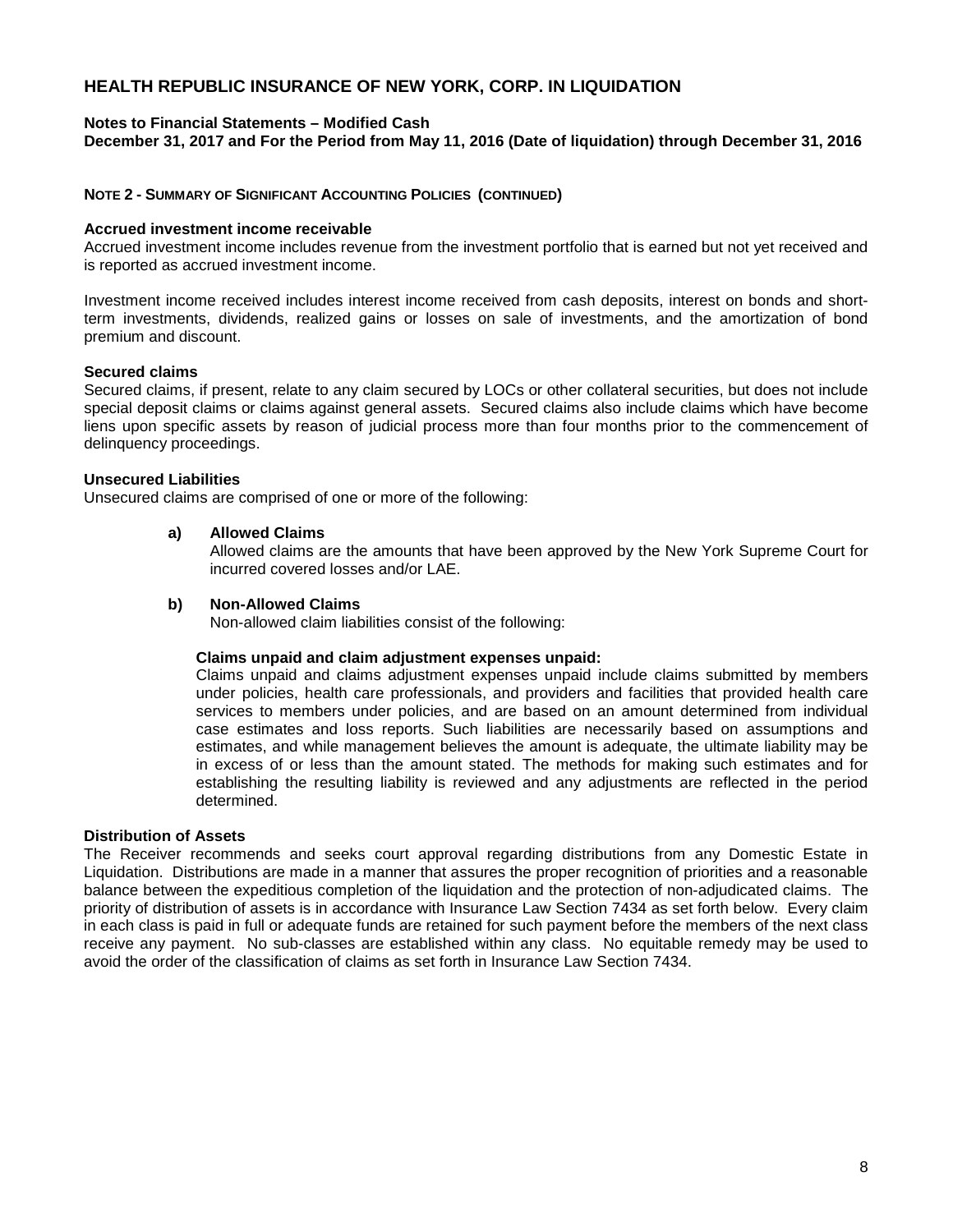#### **Notes to Financial Statements – Modified Cash**

**December 31, 2017 and For the Period from May 11, 2016 (Date of liquidation) through December 31, 2016**

#### **NOTE 2 - SUMMARY OF SIGNIFICANT ACCOUNTING POLICIES (CONTINUED)**

#### **Distribution of Assets (CONTINUED)**

The list of creditor classes in order of priority as set forth by Insurance Law Section 7434 is as follows:

(i) Class One – Administrative Claims

Claims with respect to the actual and necessary costs and expenses of administration incurred by the liquidator or rehabilitator.

- (ii) Class Two Claim and Related Costs All claims under policies including claims of federal, state or local government for losses incurred, third party claims, claims for unearned premiums, and all claims of security funds or guaranty associations, but excluding claims under reinsurance contracts.
- (iii) Class Three Federal Government Claims Claims of the federal government, except those stated above in Class two.
- (iv) Class Four Employee Claims Claims for wages owing to employees of an insurer against whom an Article 74 proceeding is commenced and claims for unemployment insurance contributions required by Article 18 of the New York Labor Law.
- (v) Class Five State and Local Government Claims Claims of state and local governments, except those stated above in Class two.
- (vi) Class Six General Creditor Claims Claims of general creditors, including, but not limited to, claims arising under reinsurance contracts.
- (vii) Class Seven Late Filed Claims Claims filed late or any other claims other than claims stated in Class eight or Class nine below.
- (viii) Class Eight Section 1307 Loans Claims for advanced or borrowed funds made pursuant to Insurance Law Section 1307.
- (ix) Class Nine Shareholder Claims Claims of shareholders or other owners in their capacity as shareholders.

Provided below is a detailed description of the creditor classes.

#### **Class One – Administrative Claims**

Claims with respect to the actual and necessary expenses of administration incurred by the Receiver. Included in administrative claims are accruals for vacation benefits and post-retirement medical benefits that have been allocated among the Domestic Estates in Liquidation.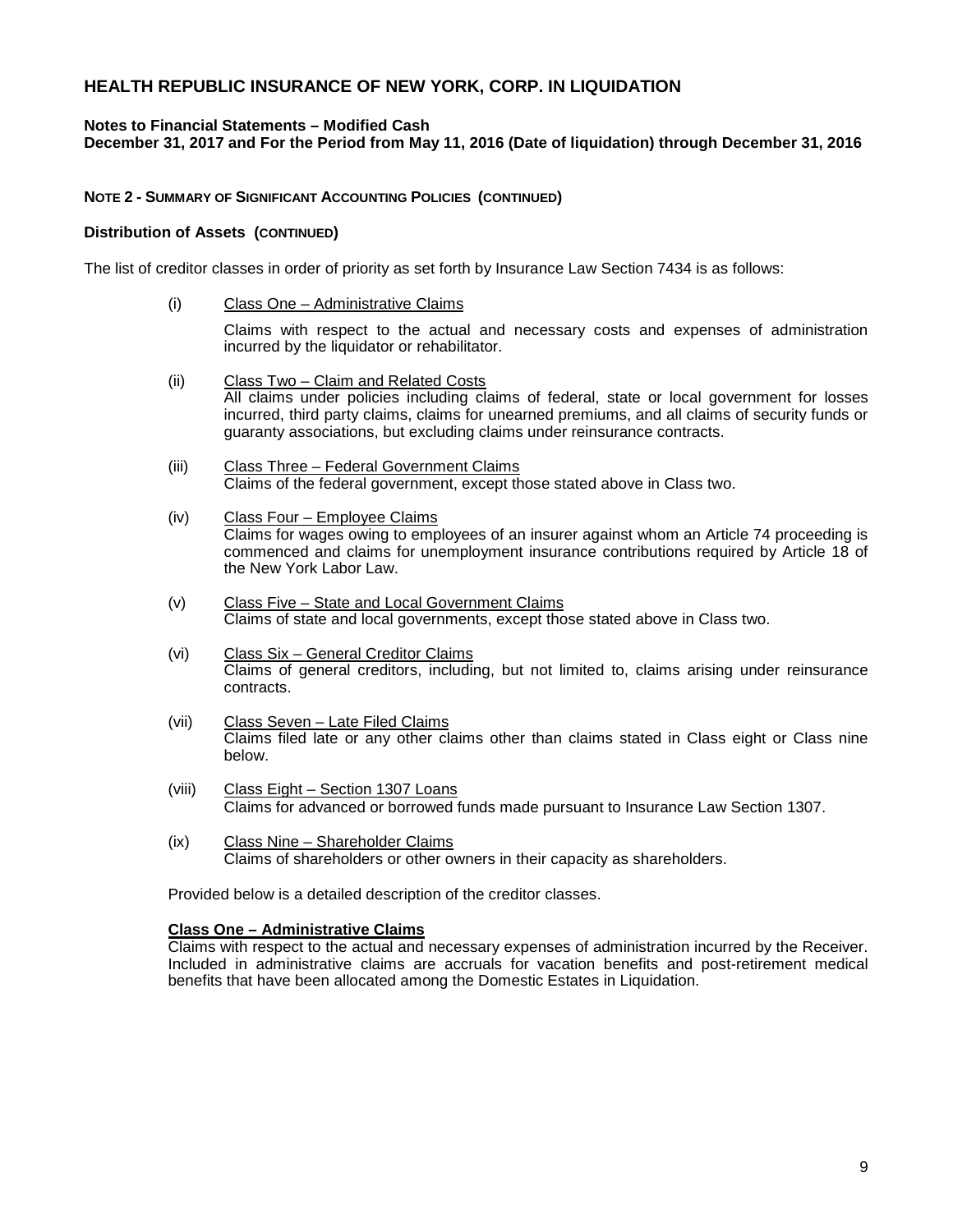#### **Notes to Financial Statements – Modified Cash**

**December 31, 2017 and For the Period from May 11, 2016 (Date of liquidation) through December 31, 2016**

#### **NOTE 2 – SUMMARY OF SIGNIFICANT ACCOUNTING POLICIES (CONTINUED)**

#### **Distribution of Assets (CONTINUED)**

#### **Class Two – Claims and Related Costs**

All claims under policies including such claims of federal, state or local government for losses incurred, third party claims, claims for unearned premiums, and all claims of Security Funds or Guaranty Funds, but excluding claims under reinsurance contracts.

#### **Class Three through Class Nine – Subordinate Class of Creditor Claims**

Should there be sufficient assets after paying Class two claims, these subordinate classes of creditor claims will be thoroughly investigated and recommended for allowance prior to dividend distribution. The NYLB's policy is not to incur additional costs on claims not expected to be paid. Therefore, these subordinate classes of creditor claims will not be adjudicated until such time as assets are available to pay such claims.

#### **Allocation of Expenses**

The NYLB allocates general and administrative expenses, such as salaries, payroll taxes, rent and related expenses, office expenses and employee relations and welfare (*e.g.*, contributions to employee health insurance, pension plans and other fringe benefits), among the Domestic Estates in Liquidation, Security Funds, ancillary estates, conservations and fraternal associations. Reimbursement of such expenses is generally based on the amount of time NYLB employees devote to the respective Domestic Estates in Liquidation, Security Funds, ancillary estates, conservations and fraternal associations.

#### **NOTE 3 – INVESTMENTS**

The components of net investment income received for the years ended December 31, 2017 is as follows:

|                                               |    | 2017      |
|-----------------------------------------------|----|-----------|
| Interest on Bonds                             | S  | 575.474   |
| Interest on Short-Term Investments and Cash   |    |           |
| Equivalents                                   |    | (1,728)   |
| <b>Total Gross Investment Income</b>          |    | 573,746   |
| Net Amortization of Bond Premium and Discount |    | (143,733) |
| Net Investment Income Received                | S. | 430.013   |

The components of net investment income received for the years ended December 31, 2016 is as follows:

|                                                            |     | 2016      |
|------------------------------------------------------------|-----|-----------|
| Interest on Bonds                                          | \$. | 154.261   |
| Interest on Short-Term Investments and Cash<br>Equivalents |     | 12.373    |
| <b>Total Gross Investment Income</b>                       |     | 166,634   |
| Net Amortization of Bond Premium and Discount              |     | (58, 528) |
| Net Investment Income Received                             |     | 108,106   |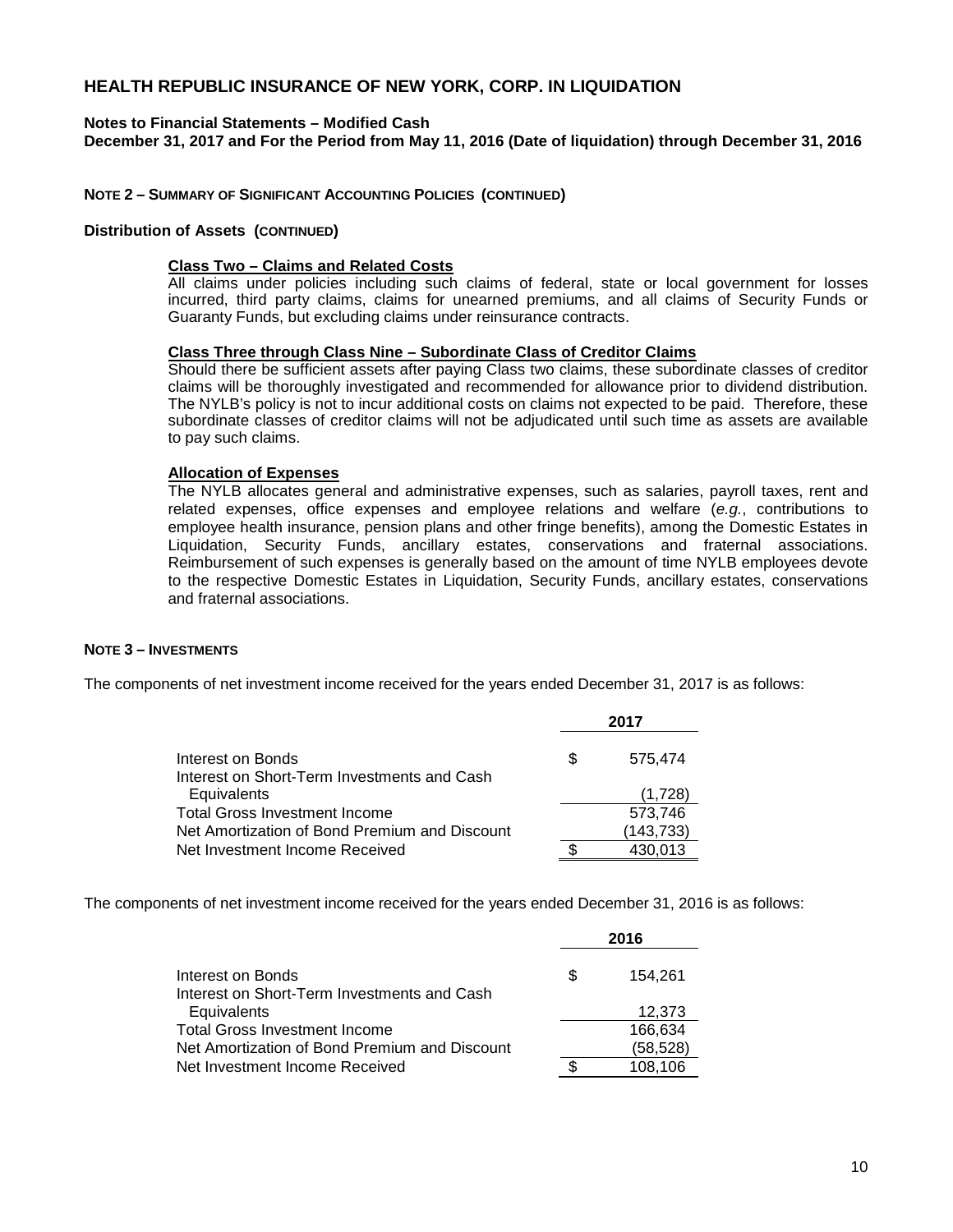#### **Notes to Financial Statements – Modified Cash December 31, 2017 and For the Period from May 11, 2016 (Date of liquidation) through December 31, 2016**

#### **NOTE 3 – INVESTMENTS (CONTINUED)**

As of December 31, 2017, the cost or amortized cost, fair market value, gross unrealized gains and losses on investments in bonds, are as follows:

| Cost or<br><b>Amortized Cost</b> | <b>Gross Unrealized</b><br>Gains | <b>Gross Unrealized</b><br>Losses | <b>Fair Market Value</b> |
|----------------------------------|----------------------------------|-----------------------------------|--------------------------|
| \$37.622,205                     | -                                | \$(162, 472)                      | \$37,459,733             |

As of December 31, 2016, the cost or amortized cost, fair market value, gross unrealized gains and losses on investments in bonds, are as follows:

| Cost or<br><b>Amortized Cost</b> | <b>Gross Unrealized</b><br>Gains | <b>Gross Unrealized</b><br>Losses | <b>Fair Market Value</b> |            |  |  |
|----------------------------------|----------------------------------|-----------------------------------|--------------------------|------------|--|--|
|                                  |                                  |                                   |                          |            |  |  |
| 38.779.403                       | 174                              | (170.369)                         |                          | 38.609.208 |  |  |

Bonds in a continuous unrealized loss position are as follows:

|                                                |                                |                             |     | December 31, 2017              |   |                      |   |                             |  |                      |
|------------------------------------------------|--------------------------------|-----------------------------|-----|--------------------------------|---|----------------------|---|-----------------------------|--|----------------------|
|                                                | <b>Less than 12 Months</b>     |                             |     | <b>Greater than 12 Months</b>  |   |                      |   | Total                       |  |                      |
|                                                | Fair<br><b>Market</b><br>Value | <b>Unrealized</b><br>Losses |     | Fair<br><b>Market</b><br>Value |   | Unrealized<br>Losses |   | <b>Fair Market</b><br>Value |  | Unrealized<br>Losses |
| U.S. Treasury<br>and Agency<br>Securities held |                                |                             |     |                                |   |                      |   |                             |  |                      |
| to Maturity                                    | 29,822,988                     | (104,313)                   | S   | 7,636,735                      | S | (58,159)             | S | 37,459,733                  |  | (162, 472)           |
| Total                                          | 29,822,988                     | (104, 313)                  | \$. | 7,636,735                      |   | (58,159)             |   | 37,459,733                  |  | (162, 472)           |

Bonds in a continuous unrealized loss position are as follows:

|                                                |                                |                             | December 31, 2016              |    |                             |   |                             |  |                                    |
|------------------------------------------------|--------------------------------|-----------------------------|--------------------------------|----|-----------------------------|---|-----------------------------|--|------------------------------------|
|                                                | <b>Less than 12 Months</b>     |                             | <b>Greater than 12 Months</b>  |    |                             |   | Total                       |  |                                    |
|                                                | Fair<br><b>Market</b><br>Value | <b>Unrealized</b><br>Losses | Fair<br><b>Market</b><br>Value |    | Unrealized<br><b>Losses</b> |   | <b>Fair Market</b><br>Value |  | <b>Unrealized</b><br><b>Losses</b> |
| U.S. Treasury<br>and Agency<br>Securities held |                                |                             |                                |    |                             |   |                             |  |                                    |
| to Maturity                                    | 30,081,209                     | (170.369)                   | \$<br>$\blacksquare$           | \$ | ٠                           | S | 30,081,209                  |  | (170, 369)                         |
| <b>Total</b>                                   | 30,081,209                     | (170, 369)                  | \$<br>٠                        |    | ۰.                          |   | 30,081,209                  |  | (170, 369)                         |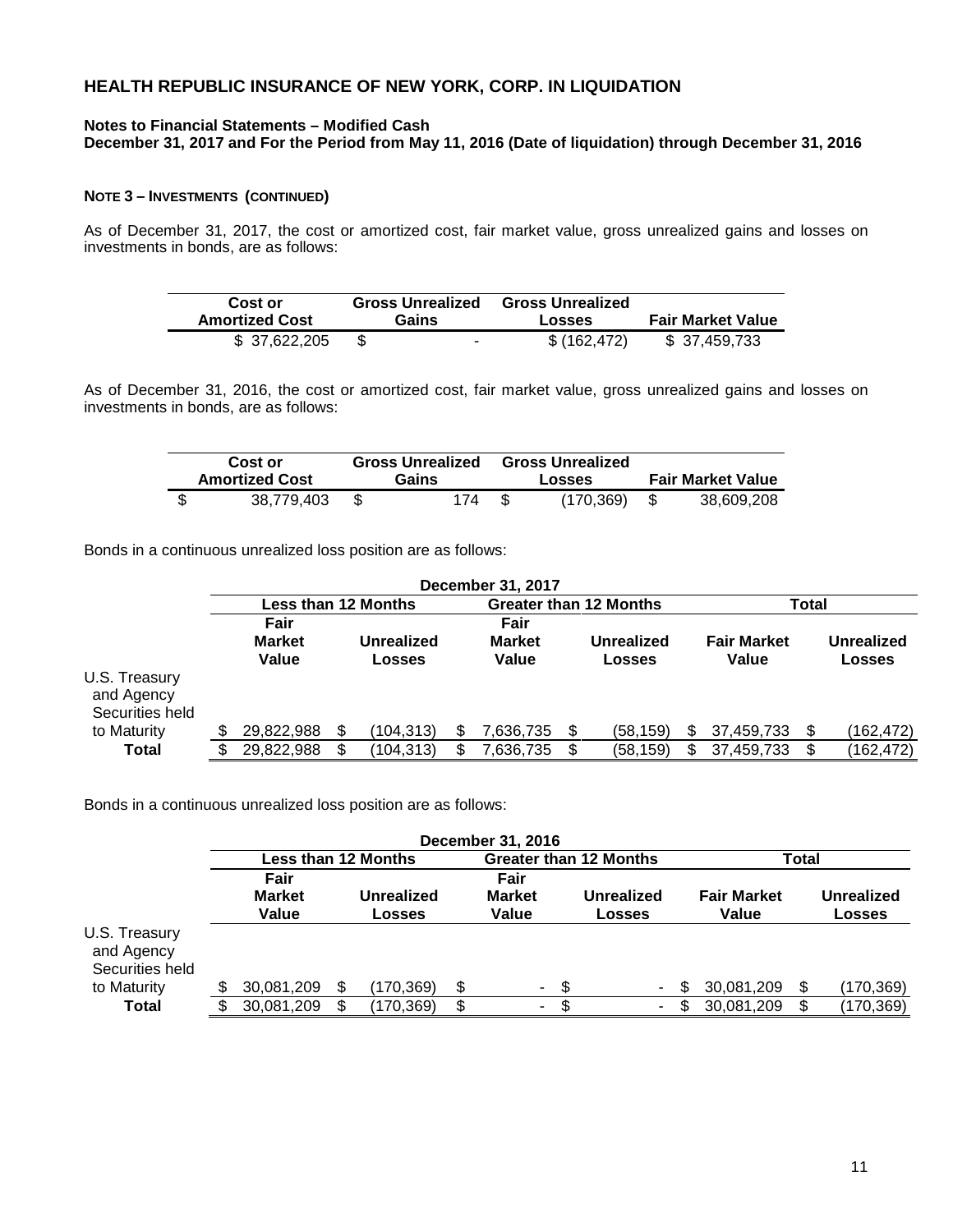#### **Notes to Financial Statements – Modified Cash December 31, 2017 and For the Period from May 11, 2016 (Date of liquidation) through December 31, 2016**

#### **NOTE 3 – INVESTMENTS (CONTINUED)**

HRINY's portfolio of bonds is sensitive to interest rate fluctuations which affect the fair market value of individual securities. Management has the intent and ability to hold the securities until recovery and/or maturity. Management does not consider the unrealized losses on HRINY's portfolio of short-term investments and bonds as other-than-temporary impairments as of December 31, 2017 and 2016.

The amortized cost and fair market value of bonds held to maturity at December 31, 2017 and 2016 are shown below by the date of contractual maturity. Actual maturity dates may differ from contractual maturity dates because borrowers may have the right to call or prepay obligations.

| 2017 |            |                                |                          |  |  |  |
|------|------------|--------------------------------|--------------------------|--|--|--|
|      | Fair       |                                | <b>Amortized</b><br>Cost |  |  |  |
| \$   | 29,822,998 | \$                             | 29,927,311               |  |  |  |
|      | 7,472,852  |                                | 7,529,940                |  |  |  |
|      |            |                                | 164,954                  |  |  |  |
|      | 37,459,733 |                                | \$37,622,205             |  |  |  |
|      |            | <b>Market Value</b><br>163,883 |                          |  |  |  |

|                                                      | 2016 |                             |    |                          |  |  |  |
|------------------------------------------------------|------|-----------------------------|----|--------------------------|--|--|--|
|                                                      |      | Fair<br><b>Market Value</b> |    | <b>Amortized</b><br>Cost |  |  |  |
| Due within one year<br>Due after one year and before | \$   | 3,806,626                   | \$ | 3,816,849                |  |  |  |
| five years                                           |      | 34,802,582                  |    | 34,962,554               |  |  |  |
| Total                                                | S    | 38,609,208                  |    | 38,779,403               |  |  |  |

The proceeds received and gains on called or sold bonds at December 31, 2017 are as follows:

|                          |      | Net gains on Called or Sold |
|--------------------------|------|-----------------------------|
| <b>Proceeds Received</b> |      | <b>Bonds</b>                |
| 2017                     | 2017 |                             |
| 8,639,647                |      | (1,850)                     |

The proceeds received and gains on called or sold bonds at December 31, 2016 are as follows:

| <b>Proceeds Received</b> |      | Net gains on Called or Sold<br><b>Bonds</b> |
|--------------------------|------|---------------------------------------------|
| 2016                     | 2016 |                                             |
| \$<br>6.341.154          |      | 187                                         |

#### **Mortgage-Backed Securities**

In 2017, Management identified nine mortgage-backed securities, with amortized costs of \$2,204,751 and are carried at a fair market value of \$2,191,442.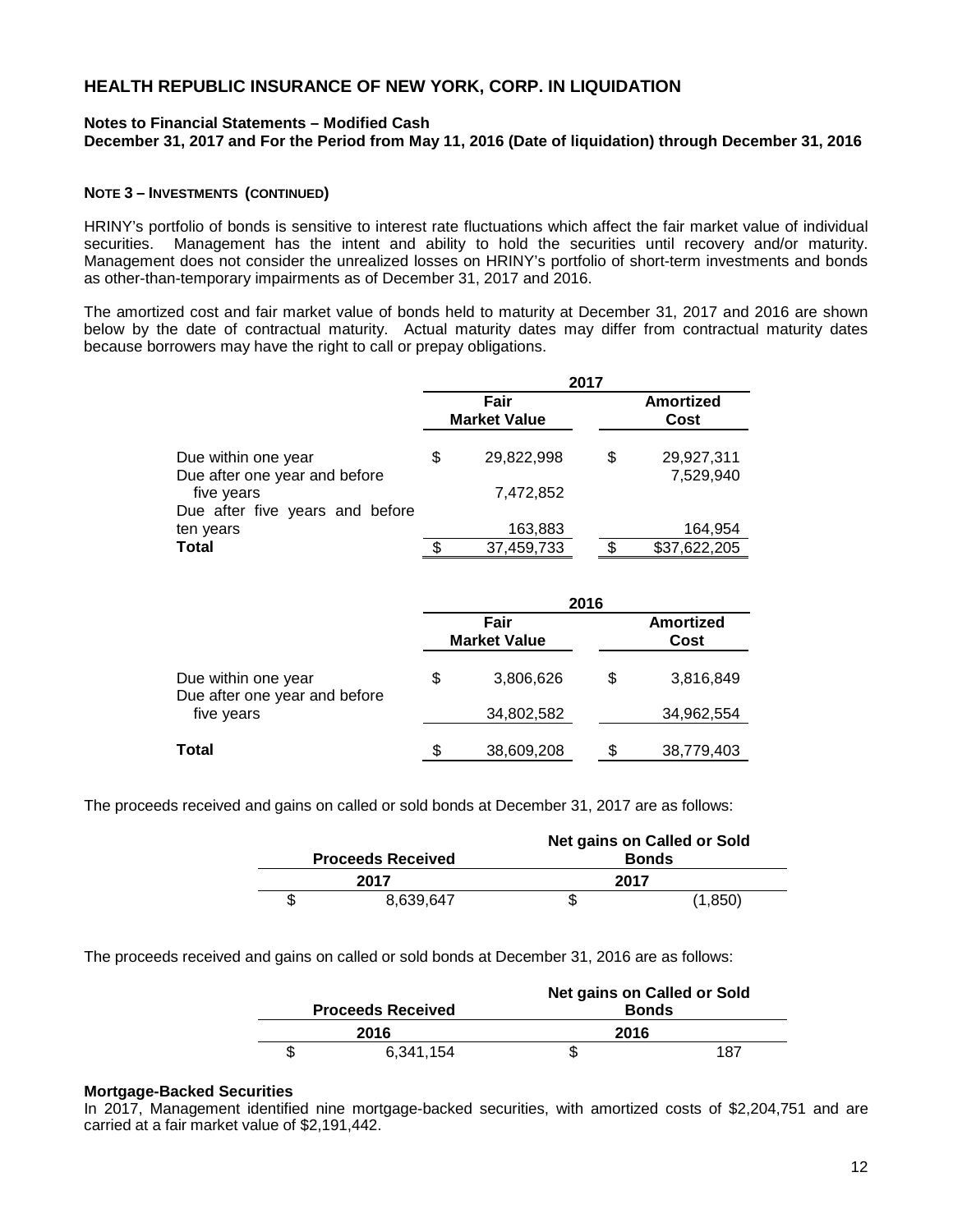#### **Notes to Financial Statements – Modified Cash**

**December 31, 2017 and For the Period from May 11, 2016 (Date of liquidation) through December 31, 2016**

#### **NOTE 3 - INVESTMENTS (CONTINUED)**

In 2016, management identified three mortgage-backed securities, with amortized costs of \$955,361 and are carried at a fair market value of \$954,405.

After reviewing these securities, Management has determined that, based on the information currently available to it, at December 31, 2017 and 2016, there were no mortgage-backed securities with indirect subprime exposure.

#### **NOTE 4 - FAIR VALUE MEASUREMENT**

Included in various investment related line items are certain financial instruments carried at fair market value. The fair market value of an asset is the amount at which that instrument could be bought or sold in a current transaction between willing parties other than in a forced or liquidation sale.

When available, HRINY uses quoted market prices to determine the fair market values of aforementioned instruments. When quoted market prices are not readily available or representative of fair market value, pricing determinations are made based on the results of valuation models using observable market data such as recently reported trades, bid and offer information and benchmark securities. Unobservable inputs reflect Management's best estimate of what hypothetical market participants would use to determine a transaction price for the asset or liability at the reporting date.

Financial Accounting Standards Board ("FASB") Accounting Standards Codification ("ASC") Topic 820, Fair Value Measurement ("Topic 820"), establishes a three-level fair value hierarchy, which prioritizes the inputs to valuation techniques used to measure fair value. The three-level hierarchy for fair value measurement is as follows:

Level 1 - Values are unadjusted quoted prices for identical assets and liabilities in active markets accessible at the measurement date.

Level 2 - Inputs include quoted prices for similar assets or liabilities in active markets, quoted prices from those willing to trade in markets that are not active, or other inputs that are observable or can be corroborated by market data for the term of the instrument. Such inputs include market interest rates and volatilities, spreads and yield curves.

Level 3 - Certain inputs are unobservable (supported by little or no market activity) and significant to the fair value measurement. Unobservable inputs reflect Management's best estimate of what hypothetical market participants would use to determine a transaction price for the asset or liability at the reporting date.

In certain cases, the inputs used to measure fair market value may fall into different levels of fair value hierarchy.

In such cases, an investment's level within the fair value hierarchy is based on the lowest level that is significant to the fair value measurement. Management's assessment of the significance of a particular input to the fair value measurement in its entirety requires judgment and considers factors specific to the investment.

Topic 820 also requires disclosures of any significant transfers in and out of Level 1 and Level 2 fair value measurements and a description of the reasons for the transfers; a reconciliation for fair value measurements using significant unobservable inputs (Level 3) with separate disclosure of purchases, sales, issuances, and settlements; and disclosure of the valuation techniques and inputs used to measure fair value for both recurring and nonrecurring fair value measurements.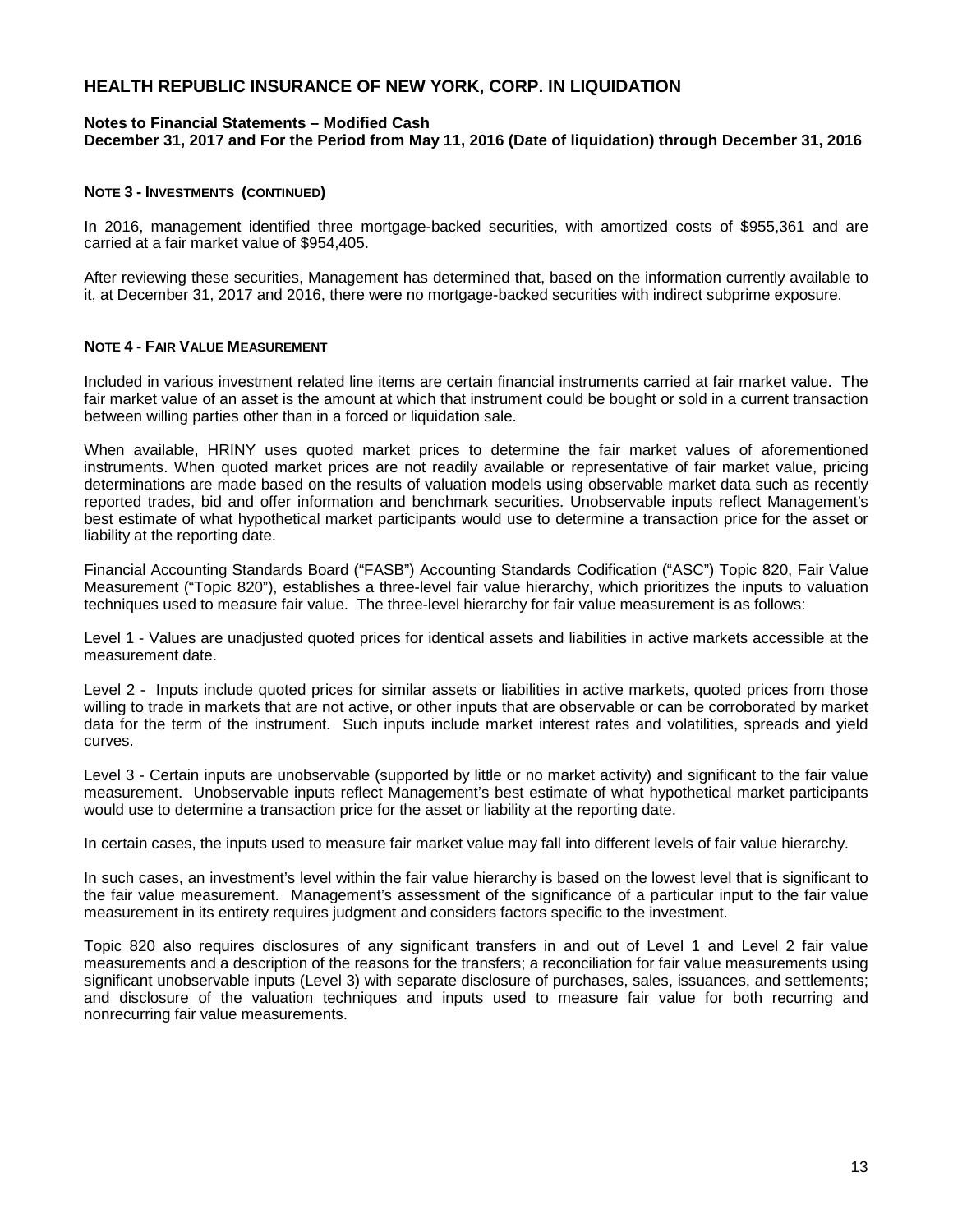#### **Notes to Financial Statements – Modified Cash December 31, 2017 and For the Period from May 11, 2016 (Date of liquidation) through December 31, 2016**

#### **NOTE 4 - FAIR VALUE MEASUREMENT (CONTINUED)**

The following table summarizes the invested assets carried at fair value or where fair value is disclosed using the fair value level hierarchy above as of December 31, 2017:

|                                                         | Quoted Prices in<br><b>Active Markets for</b><br>(Level 1) | <b>Identical Assets</b> | Significant<br>Observable<br>Inputs<br>(Level 2) | Significant<br>Unobservable<br>Inputs<br>(Level 3) | <b>Total Fair</b><br>Value |
|---------------------------------------------------------|------------------------------------------------------------|-------------------------|--------------------------------------------------|----------------------------------------------------|----------------------------|
| As of December 31, 2017:<br><b>Unrestricted Assets:</b> |                                                            |                         |                                                  |                                                    |                            |
| U.S. Government                                         |                                                            |                         | \$11,437,522                                     | \$                                                 | \$11,437,522               |
| U.S. Government Agencies                                |                                                            |                         | 12,137,655                                       |                                                    | 12,137,655                 |
| <b>Mortgage Backed Securities</b>                       |                                                            |                         | 2,191,442                                        |                                                    | 2,191,442                  |
| Corporate Bonds                                         |                                                            |                         | 11,693,114                                       |                                                    | 11,693,114                 |
| Total                                                   |                                                            |                         | \$37,459,733                                     |                                                    | \$37,459,733               |

The following table summarizes the invested assets carried at fair value or where fair value is disclosed using the fair value level hierarchy above as of December 31, 2016:

|                                                         | Quoted Prices in<br><b>Active Markets for</b><br><b>Identical Assets</b><br>(Level 1) |     | Significant<br>Observable<br>Inputs<br>(Level 2) | Significant<br>Unobservable<br>Inputs<br>(Level 3) |     | <b>Total Fair</b><br>Value |
|---------------------------------------------------------|---------------------------------------------------------------------------------------|-----|--------------------------------------------------|----------------------------------------------------|-----|----------------------------|
| As of December 31, 2016:<br><b>Unrestricted Assets:</b> |                                                                                       |     |                                                  |                                                    |     |                            |
| U.S. Government                                         | \$                                                                                    | \$. | 10,735,256                                       | \$                                                 | \$. | 10,735,256                 |
| U.S. Government Agencies                                |                                                                                       |     | 9,893,177                                        |                                                    |     | 9,893,177                  |
| Mortgage Backed Securities                              |                                                                                       |     | 954.405                                          |                                                    |     | 954.405                    |
| Corporate Bonds                                         |                                                                                       |     | 17,026,370                                       |                                                    |     | 17,026,370                 |
| Total                                                   |                                                                                       |     | 38,609,208                                       |                                                    |     | 38,609,208                 |

Management used the following methods and assumptions in estimating the fair market value of financial instruments in the Financial Statements and notes thereto:

Fixed maturities: Fair values for investment securities are based on market prices quoted by third parties, if available. When market quotes are unavailable, Management's best estimate of fair market value is based on quoted market prices of financial instruments with similar characteristics, or on industry recognized valuation techniques. The investment securities are primarily valued using market inputs, including benchmark yields, reported trades, broker-dealer quotes, issuer spreads, benchmark securities, bids, offers and reference data. In addition, market indicators, industry and economic events are monitored and further market data is acquired if certain triggers are met. For certain security types, additional inputs may be used, or some of the inputs described above may not be applicable. For broker-quoted only securities, quotes from market makers or broker-dealers are obtained from sources recognized to be market participants.

There are no securities classified as Level 1.

Securities classified as Level 2 include primarily short term investments, bonds, are quoted market prices for similar investments in an active market using matrix pricing. Quoted prices for these securities are provided to the HRINY by independent pricing services.

There are no securities classified as Level 3.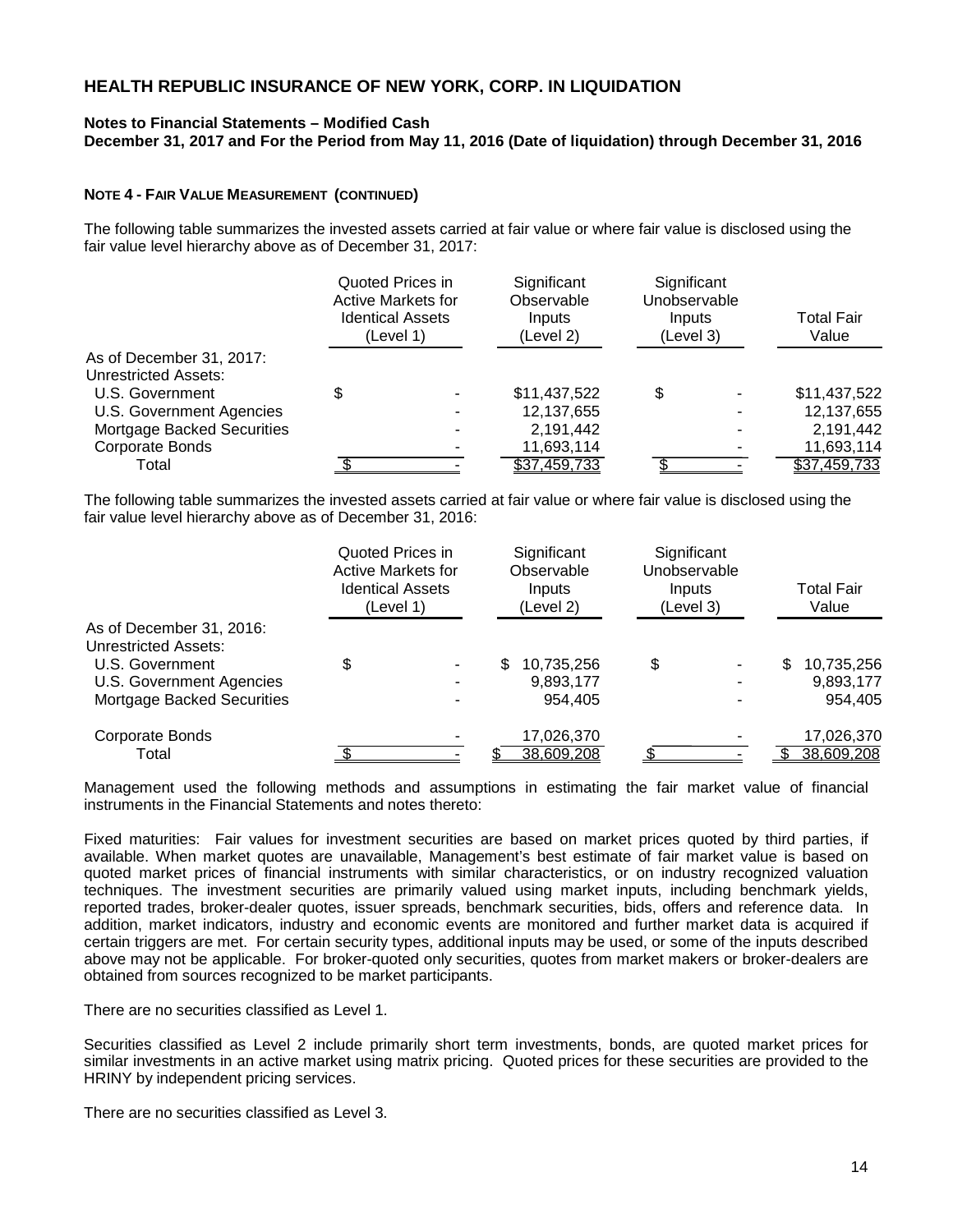#### **Notes to Financial Statements – Modified Cash December 31, 2017 and For the Period from May 11, 2016 (Date of liquidation) through December 31, 2016**

#### **NOTE 5 - START-UP AND SOLVENCY LOANS**

On February 17, 2012, the HRINY entered into a loan agreement with CMS for up to approximately \$23,600,400 in funding to enable the HRINY to develop a health insurance company that will operate in New York. Under the terms of the agreement, funding is disbursed in quarterly installments throughout 2012 and continuing until 2015 based on completion of certain milestones agreed to among the parties. The start-up loan carries an interest rate of 0% and balloon repayments are due five (5) years from the date of disbursement. As of December 31, 2017, the HRINY received \$23,600,400 in disbursement on this start-up loan, respectively.

The start-up loan at December 31, 2017, originally was scheduled to mature as follows. However as a result of the liquidation no repayments have been made.

| Year ending<br>December 31, | Amount       |
|-----------------------------|--------------|
|                             |              |
| 2017                        | \$10,338,700 |
| 2018                        | 12,591,900   |
| 2019                        | 183,200      |
| 2020                        | 486,600      |
| Total                       | 23,600,400   |

On February 17, 2012, the HRINY entered into a loan agreement with CMS to provide a solvency loan of up to \$150,678,000 to provide statutory capital required to operate an insurance company in New York. On September 26, 2014, CMS approved an additional \$90,688,000 to the total available solvency funding. With the additional \$90,688,000, the total solvency funding amount was \$241,366,000, to be drawn as required to meet the net worth requirements of a New York health insurance company.

As of December 31, 2017 and 2016, the HRINY had received \$241,366,000, in disbursements on this solvency loan. The solvency loan has an interest rate of 0.37% and the following key provisions: Prior to 2019, principal and interest is deferred. During 2019 through 2020, interest only payments are due. During 2021 through 2033, principal and interest payments are due.

The start-up and solvency loans provide the lender with a security interest in the cash flow and reserves of the HRINY that is subordinate to (a) claim payments, (b) basic operating expenses, and (c) maintenance of required reserve funds while the HRINY is operating under state insurance laws. The start-up and solvency loans are included as creditors within Class Eight-Section 1307 Loans.

#### **NOTE 6 - RISK SHARING PROVISIONS OF THE AFFORDABLE CARE ACT**

Effective January 1, 2014, the ACA imposed fees and premium stabilization provisions on health insurance issuers offering commercial health insurance. The three premium stabilization programs are commonly referred to as the 3Rs - reinsurance, risk corridors, and risk adjustment.

*Amounts Recoverable from Federal Reinsurance (Reinsurance)-*The federal reinsurance program supplements the risk adjustment program and compensates plans when they have enrollees with especially high claims. The program was designed to protect issuers from an expected increase in large claims due to the elimination of the preexisting condition limitation. The federal reinsurance program is effective for the plan years 2014 through 2017 and applies to all issuers of major medical commercial products and third-party administrators. The federal reinsurance program was designed to reduce the incentives for plans to avoid high-cost individuals and to stabilize premiums during the initial years.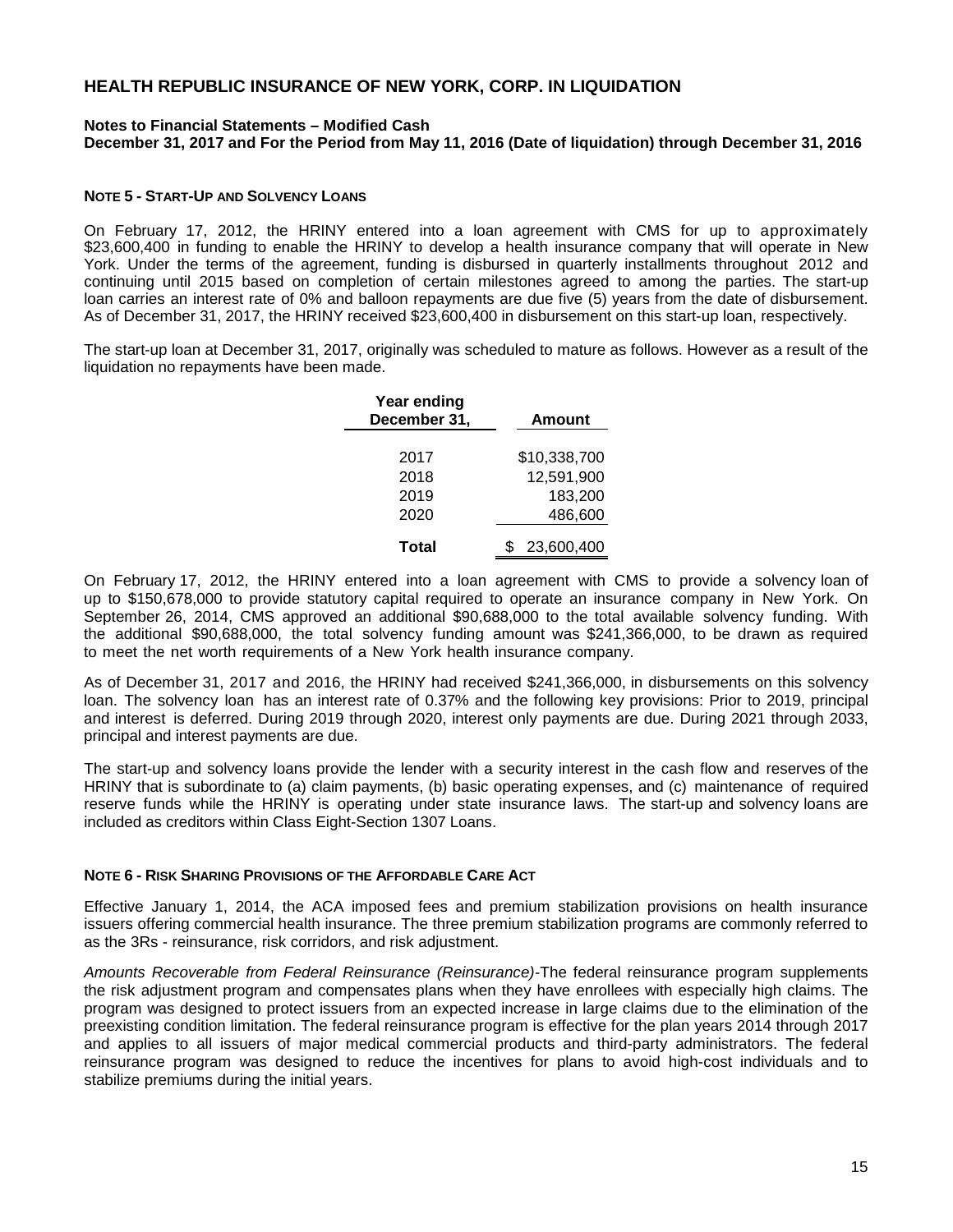#### **Notes to Financial Statements – Modified Cash**

#### **December 31, 2017 and For the Period from May 11, 2016 (Date of liquidation) through December 31, 2016**

#### **NOTE 6 - RISK SHARING PROVISIONS OF THE AFFORDABLE CARE ACT (CONTINUED)**

As of December 31, 2017, HRINY had amounts recoverable from federal reinsurance for the 2015 benefit year of \$51,736,709 ("2015 Reinsurance Recoverable"). CMS has purported to setoff the 2015 Reinsurance against HRINY's risk adjustment liability. Management is challenging the setoff and is continuing its efforts to recover the 2015 Reinsurance Recoverable, but has established a non-collectability reserve in the amount of \$51,736,709. The reserve is reviewed and adjusted as reasonable and appropriate.

As of December 31, 2017, HRINY also had a recoverable from federal reinsurance for the 2014 benefit year of \$58,217,807 ("2014 Reinsurance Recoverable"). CMS has similarly purported to setoff the 2014 Reinsurance Recoverable against HRINY's risk adjustment liability. Because of the purported CMS setoff, HRINY's preliquidation management did not record the 2014 Reinsurance Recoverable as an asset on its financial statements. Current management is challenging the setoff and is continuing its efforts to recover the 2014 Reinsurance Recoverable. However, for purposes of this financial statement, we have continued management's prior practice of not stating the 2014 Reinsurance Recoverable as an asset.

*Accrued Retrospective Premiums Receivable (Risk Corridors)-*The risk corridors program have been established to mitigate the pricing risk that insurers faced because of limited data to estimate who would enroll in plans operating under the ACA rules and what the health spending would be. These temporary risk corridors limit the gains and losses insurers receive. Insurers receive a payment from HHS if their losses exceed a certain threshold. An objective of risk corridors is to encourage health insurance competition by limiting the risk for insurers entering the exchange market during the early years of implementation. This provision applies to qualified health plans in the individual and small group markets. Premium adjustments pursuant to the risk corridors program are accounted for as premium adjustments for retrospectively rated contracts and totaled \$445,134,282 as of December 31, 2017. The \$445,134,282 is comprised of the balance not paid on the 2014 year of \$131,093,843 and the 2015 year of \$314,040,439. In preparing the modified cash basis financial statements, management makes estimates of amounts recoverable under the Accrued Retrospective Premiums Receivable program. Although management is continuing its efforts to maximize collections of the retrospective premiums receivable, a reserve has been established in the amount of \$445,134,282. The reserve is reviewed and adjusted as necessary and appropriate.

*Risk Adjustment Payable*-The risk adjustment program was designed to reduce the incentives for health insurance plans to avoid enrolling people with higher than average costs by shifting premiums among insurers based on the risk of the people they enrolled. Insurers with higher shares of low cost enrollees would contribute to a fund that made payments to insurers with larger shares of high cost enrollees. All non-grandfathered plans in the individual and small group market participated in the risk adjustment program, whether they were inside or outside of the exchange. Premium adjustments pursuant to the risk adjustment program are accounted for as premium subject to redetermination and user fees are accounted for as assessments. HRINY's risk adjustment payable balance of \$191,338,780 is unchanged from prior year. See Note 13.

The following table presents the impact of risk-sharing provisions of the ACA on assets, liabilities and revenue as of December 31, 2017 and 2016:

a. Permanent ACA Risk Adjustment Program Assets:

| 1. Premium adjustments receivable due to ACA risk adjustment |   |             |
|--------------------------------------------------------------|---|-------------|
| Liabilities                                                  | S |             |
| 2. Risk adjustment user fees payable for ACA risk adjustment |   |             |
| Liabilities                                                  | S |             |
| 3. Premium adjustments payable due to ACA risk adjustment    |   |             |
| Operations (revenue and expense)                             |   | 191,338,780 |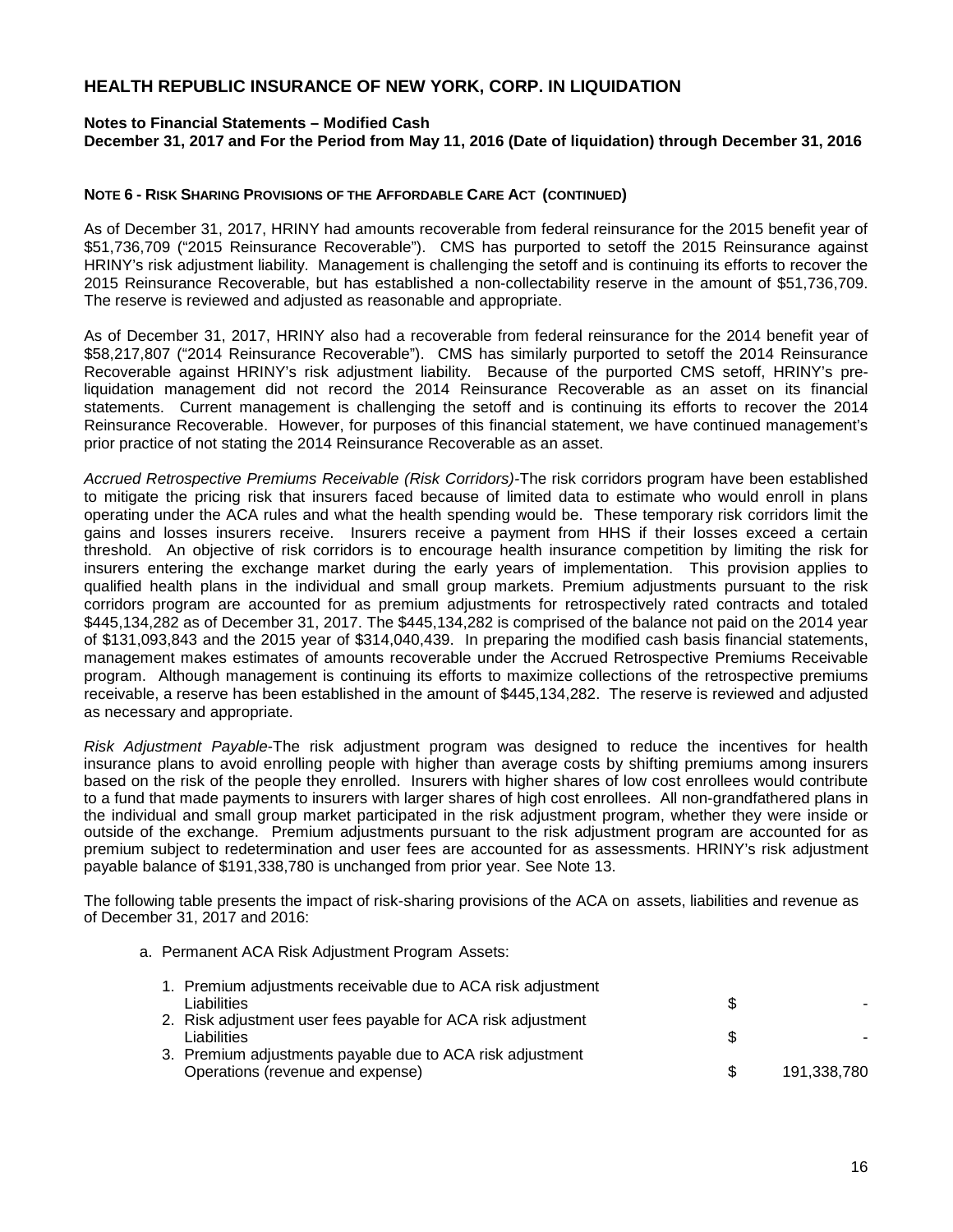#### **Notes to Financial Statements – Modified Cash**

**December 31, 2017 and For the Period from May 11, 2016 (Date of liquidation) through December 31, 2016**

#### **NOTE 6 - RISK SHARING PROVISIONS OF THE AFFORDABLE CARE ACT (CONTINUED)**

| 4. Reported as revenue in premium for accident and health contracts<br>(written/collected) due to ACA risk adjustment<br>5. Reported in expenses as ACA risk adjustment user fees (incurred/paid)                                          | \$                  |
|--------------------------------------------------------------------------------------------------------------------------------------------------------------------------------------------------------------------------------------------|---------------------|
| b. Transitional ACA Reinsurance Program Assets:                                                                                                                                                                                            |                     |
| 1. Amounts recoverable for claims paid due to ACA reinsurance<br>2. Amounts recoverable for claims unpaid due to ACA insurance<br>(contra liability)                                                                                       | \$<br>51,736,709    |
| 3. Amounts receivable relating to uninsured plans for contributions<br>for ACA reinsurance<br>Liabilities                                                                                                                                  | \$                  |
| 4. Liabilities for contributions payable due to ACA reinsurance – not<br>reported as ceded premium<br>5. Ceded reinsurance premiums payable due to ACA reinsurance<br>6. Liability for amounts held under uninsured plan contributions for | \$                  |
| <b>ACA</b> reinsurance<br>Operations (revenue and expense)<br>7. Ceded reinsurance premiums due to ACA reinsurance<br>8. Reinsurance recoveries (income statement) due to ACA reinsurance<br>payments or expected payments                 | \$                  |
| 9. ACA reinsurance contributions – not reported as ceded premium                                                                                                                                                                           | \$                  |
| c. Temporary ACA Risk Corridors Program Assets:                                                                                                                                                                                            |                     |
| 1. Accrued retrospective premium due to ACA risk corridors<br>Liabilities<br>2. Reserve for the credits or policy experience rating refunds due to<br>ACA risk corridors                                                                   | \$<br>445, 134, 282 |
| Operations (revenue and expense)<br>3. Effect of ACA risk corridors on net premium income (paid/received)<br>4. Effect of ACA risk corridors on change in reserves for rate credits                                                        | \$                  |

The ACA risk-sharing programs became effective January 1, 2014.

#### **NOTE 7 - HEALTH CARE RECEIVABLE**

Pharmacy rebates receivable are recorded when reasonably estimated or billed by the affiliated PBM in accordance with pharmacy rebate contract provisions. Information used to support rebates billed to the manufacturer is based on utilization information gathered by the PBM and adjusted for significant changes in the pharmacy contract.

The HRINY evaluates admissibility of all pharmacy rebates receivable based on the administration of each underlying pharmaceutical benefit management agreement. The HRINY has non-admitted all pharmacy rebates receivable that do not meet the admissibility criteria from the statutory basis statement of admitted assets, liabilities and deficit.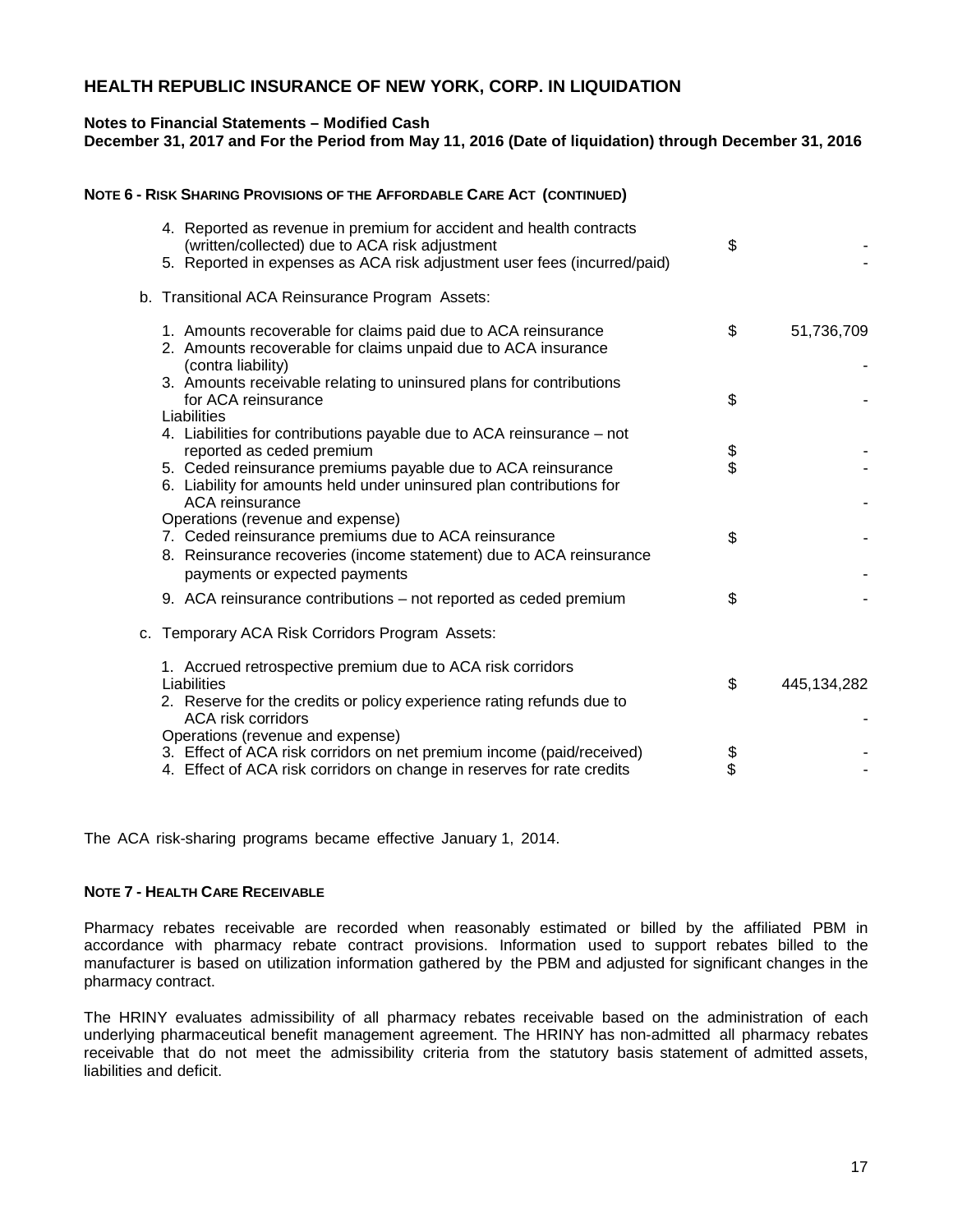#### **Notes to Financial Statements – Modified Cash For the Period from May 11, 2016 (Date of liquidation) through December 31, 2016**

#### **NOTE 7 - HEALTH CARE RECEIVABLE (CONTINUED)**

| <b>Year End</b> | <b>Estimated</b><br><b>Pharmacy</b><br>Rebates as<br><b>Reported on</b><br><b>Financial</b><br><b>Statements</b> |     | <b>Pharmacy</b><br>Rebates as<br><b>Billed or</b><br><b>Otherwise</b><br><b>Confirmed</b> | <b>Actual Rebates</b><br><b>Received</b><br><b>Within 90 Days</b><br>of Billing |   | <b>Actual Rebates</b><br><b>Received</b><br><b>Within 91 to 180</b><br>Days of Billing |                 | <b>Actual Rebates</b><br><b>Received More</b><br>Than 180 Days<br><b>After Billing</b> |    |
|-----------------|------------------------------------------------------------------------------------------------------------------|-----|-------------------------------------------------------------------------------------------|---------------------------------------------------------------------------------|---|----------------------------------------------------------------------------------------|-----------------|----------------------------------------------------------------------------------------|----|
| 12/31/2017      | \$<br>83.495                                                                                                     | \$. | 83.495                                                                                    | \$                                                                              | ۰ |                                                                                        | $\sim$ 10 $\pm$ |                                                                                        | ٠  |
| 12/31/2016      | \$<br>667.431                                                                                                    |     | 667,431                                                                                   |                                                                                 | ۰ |                                                                                        |                 |                                                                                        | ٠. |

#### **NOTE 8 - CLAIMS UNPAID AND CLAIMS ADJUSTMENT EXPENSES UNPAID**

The following table discloses the change in claims unpaid, net of reinsurance, for the period ended December 31, 2017:

| Claims unpaid, as of May 11, 2016 (inception) and December 31, 2016<br>Incurred claims - current period<br>Paid claims – current period                                                              | 200,716,597<br>13,063,426      |
|------------------------------------------------------------------------------------------------------------------------------------------------------------------------------------------------------|--------------------------------|
| Claims unpaid, as of December 31, 2017                                                                                                                                                               | 213,780,023                    |
| The following table discloses the change in claims adjustment expenses unpaid, net of reinsurance, for the year<br>ended December 31, 2017:                                                          |                                |
| Claims adjustment expenses unpaid, as of May 11, 2016 (inception) and December 31, 2016<br>Recovered claims adjustment expenses - current period<br>Paid claims adjustment expenses – current period | \$<br>3,774,504<br>(3,774,504) |

Claims adjustment expenses unpaid, at December 31, 2017 \$ -

#### **NOTE 9 - TAXES**

The ACA established Section 501(c) 29 of the IRC as a new tax-exempt category specifically for qualified nonprofit health insurance issuers ("QNHIIs") that have received a loan or grant under the CMS Consumer Operated and Oriented Plan for periods that meet both the requirements of Section 1322 of the ACA and of any loan agreement with CMS. HRINY received its determination letter from the Internal Revenue Service dated March 15, 2013. The 2017 tax return has been filed.

#### **NOTE 10 - RELATED-PARTY TRANSACTIONS**

For the year ended December 31, 2017 and period ended December 31, 2016, NYLB personnel performed certain administrative and investment functions, such as accounting, data processing, human resources and treasury management, for HRINY.

HRINY paid or accrued expenses for such functions pursuant to the NYLB's policy of charging the intercompany accounts of each respective Estate for expenses paid by the NYLB on behalf of such estate.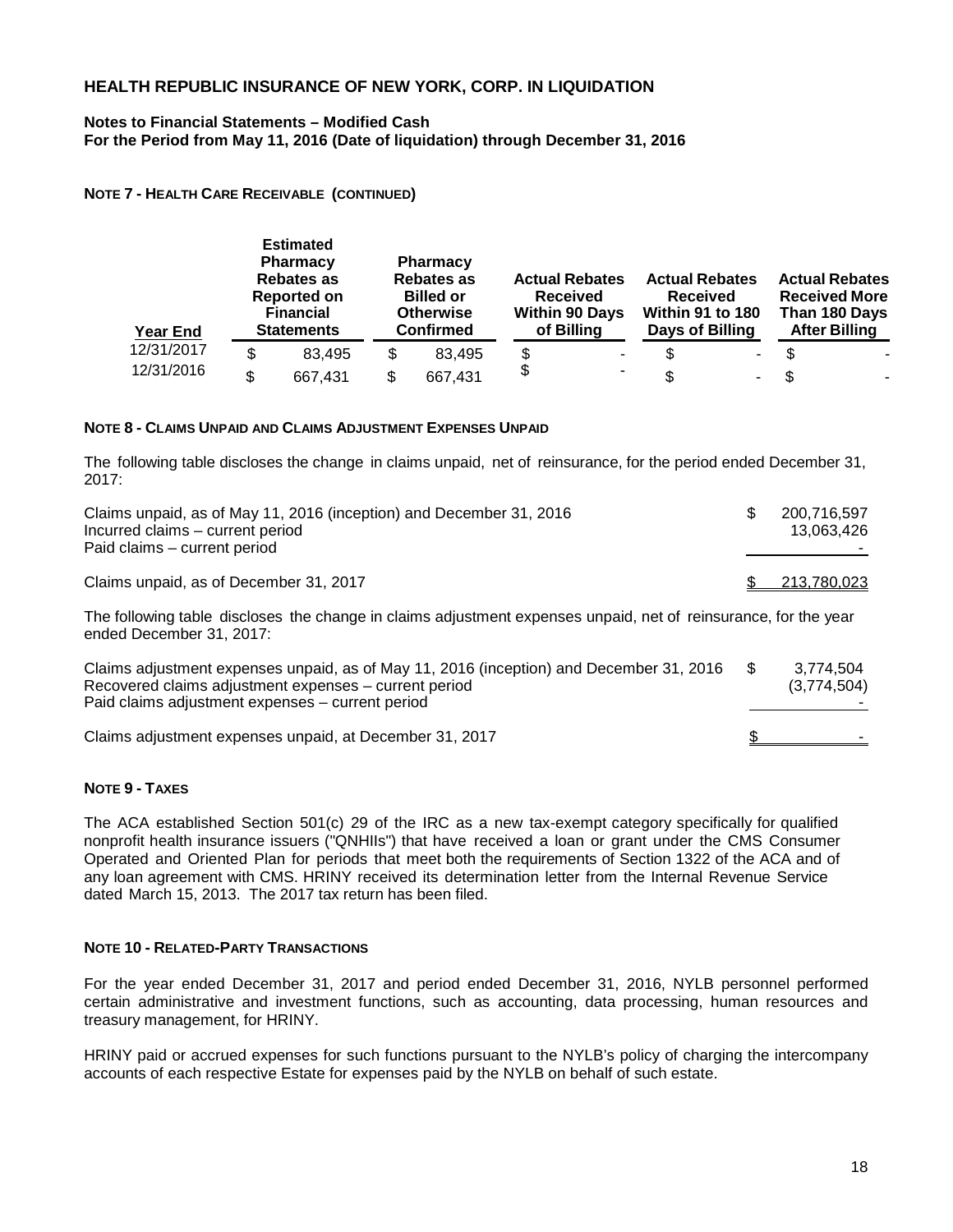#### **Notes to Financial Statements – Modified Cash**

**December 31, 2017 and For the Period from May 11, 2016 (Date of liquidation) through December 31, 2016**

#### **NOTE 10 - RELATED-PARTY TRANSACTIONS (CONTINUED)**

As of December 31, 2017 and 2016, the amounts remaining due to the NYLB were \$276,775 and \$498,089 and are included in Class One – Administrative Claims.

For the year ended December 31, 2017, HRINY paid the following administrative and investment functions expense:

|                                         |    | 2017        |
|-----------------------------------------|----|-------------|
| <b>Professional Fees</b>                |    | \$2,752,946 |
| <b>Salaries</b>                         | S  | 724,197     |
| <b>Employee Relations &amp; Welfare</b> |    | 475,318     |
| Rent and Related Expenses               |    | 245,253     |
| <b>Miscellaneous</b>                    |    | 234,839     |
| <b>General and Administrative</b>       |    | 214,825     |
|                                         | ß. | 4,647,378   |

For the period ended December 31, 2016, HRINY paid the following administrative and investment functions expense:

|                                         | 2016            |
|-----------------------------------------|-----------------|
| <b>Salaries</b>                         | \$<br>730,631   |
| <b>Employee Relations &amp; Welfare</b> | 453,012         |
| Miscellaneous                           | 177,774         |
| Rent and Related Expenses               | 113,849         |
| General and Administrative              | 90,515          |
|                                         | \$<br>1,565,781 |

#### **NOTE 11 - EXPENSE REIMBURSEMENT**

The NYLB manages the CDA which is a pooled cash account funded solely by cash advances from the Estates and/or Security Funds. Any excess funds in the CDA may be invested in overnight investment options. The NYLB uses the money in the CDA to pay administrative expenses such as employee relations and welfare, payroll, rent and related expenses, and office expenses. Such administrative expenses are allocated on a monthly basis among the Domestic Estates in Liquidation, Security Funds, ancillary estates, conservations and fraternal associations and rehabilitation estates.

#### **NOTE 12 - LEGAL MATTERS, COMMITMENTS AND CONTINGENCIES**

Based on the information currently available to it, the NYLB is unaware of any pending or threatened litigation or unasserted non-policy related claim that Management reasonably believes will have a material adverse effect on the financial condition or the results of operations of HRINY.

#### **NOTE 13 - CENTER FOR MEDICARE AND MEDICAID SERVICE ("CMS") CORRESPONDENCE**

In March 2016, CMS issued a letter to HRINY stating that, at the request of the United States Department of Justice, CMS has implemented an administrative hold on all payables due to HRINY including those authorized under the ACA, its implementing regulations and any other amounts owed to the issuers under any law or program.